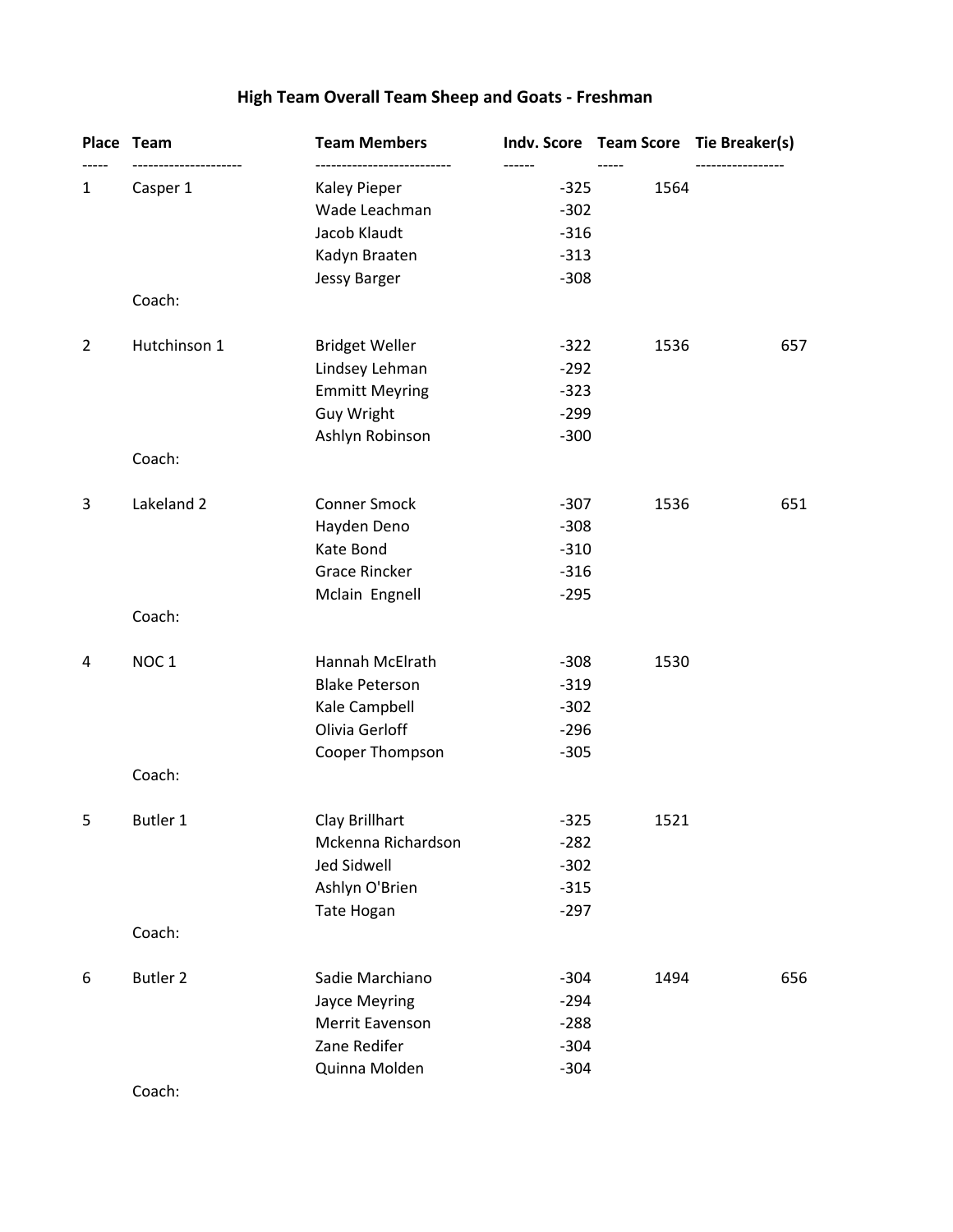| $\overline{7}$ | Northeastern JuCo | Sydney Baldwin<br>Abby Scholz<br><b>Blake Bruns</b><br>Denim Lister<br>Peighton Kendrick          | $-306$<br>$-314$<br>$-309$<br>$-280$<br>$-285$ | 1494 | 644 |
|----------------|-------------------|---------------------------------------------------------------------------------------------------|------------------------------------------------|------|-----|
|                | Coach:            |                                                                                                   |                                                |      |     |
| 8              | Hutchinson 2      | Dillon Knepp<br>Wyatt Lange<br><b>Kinley Siemens</b><br>Emma Balisky<br>Ryan Borer                | $-281$<br>$-285$<br>$-308$<br>$-319$<br>$-296$ | 1489 |     |
|                | Coach:            |                                                                                                   |                                                |      |     |
| 9              | Lakeland 1        | <b>Emerson Tarr</b><br>Delaney Hemann<br>Cole Murphy<br><b>Avery Hankins</b><br>Ty Knodle         | $-300$<br>$-293$<br>$-322$<br>$-268$<br>$-287$ | 1470 |     |
|                | Coach:            |                                                                                                   |                                                |      |     |
| 10             | Casper 2          | Hunter Jensen<br><b>Braden West</b><br>Jonna McCollough<br>Kaylee Davis<br><b>Eddie Plumier</b>   | $-284$<br>$-307$<br>$-274$<br>$-292$<br>$-309$ | 1466 |     |
|                | Coach:            |                                                                                                   |                                                |      |     |
| 11             | Fort Scott        | Logan Buhrman<br><b>Hailey Gillespie</b><br>Cale Howington<br>Cheyann Wilkins<br>Jordan Pritchett | $-310$<br>$-292$<br>$-296$<br>$-291$<br>$-274$ | 1463 |     |
|                | Coach:            |                                                                                                   |                                                |      |     |
| 12             | Casper 3          | Aspyn Green<br>Madison Lupher<br>Kylee Neubauer<br><b>Bailey Mast</b><br><b>Colter Sharp</b>      | $-286$<br>$-289$<br>$-295$<br>$-285$<br>$-283$ | 1438 |     |
|                | Coach:            |                                                                                                   |                                                |      |     |
| 13             | NEO 1             | Hannah Dozier<br>Tyson Kimble<br>Taytum Kelly<br>Sam Ratliff<br><b>Blake Hopkins</b>              | $-304$<br>$-265$<br>$-287$<br>$-289$<br>$-292$ | 1437 |     |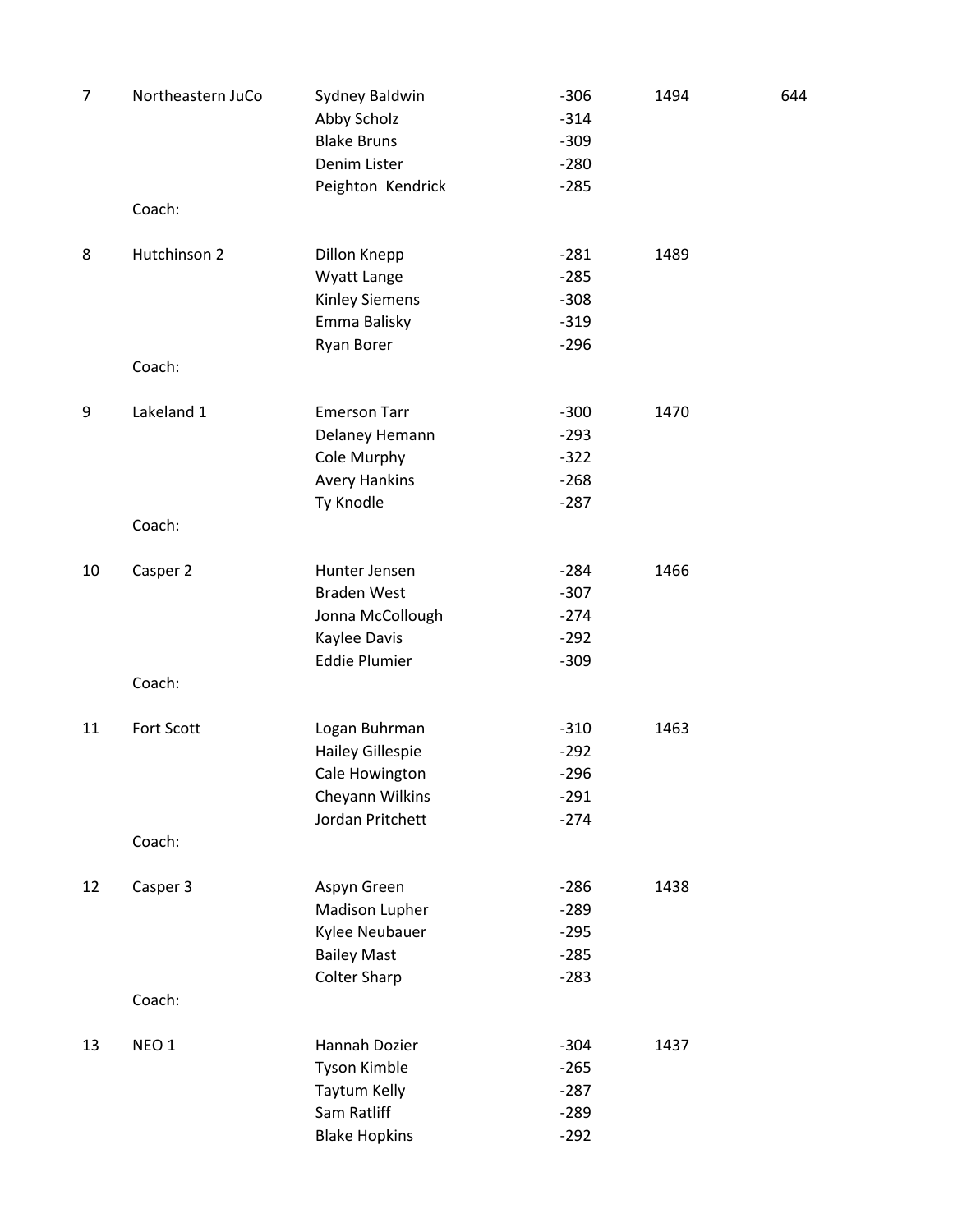| 14 | NOC <sub>2</sub>     | Kash Butler            | $-264$ | 1433 | 643 |
|----|----------------------|------------------------|--------|------|-----|
|    |                      | <b>Parker Flemming</b> | $-265$ |      |     |
|    |                      | Sydney Alsip           | $-317$ |      |     |
|    |                      | <b>Brylee Williams</b> | $-296$ |      |     |
|    |                      | Joel Pecha             | $-291$ |      |     |
|    | Coach:               |                        |        |      |     |
| 15 | Lakeland 3           | Cole Webster           | $-249$ | 1433 | 630 |
|    |                      | Brooklyn Welsh         | $-293$ |      |     |
|    |                      | Ben Archer             | $-300$ |      |     |
|    |                      | Paige Pence            | $-294$ |      |     |
|    |                      | Paige Brock            | $-297$ |      |     |
|    | Coach:               |                        |        |      |     |
| 16 | Casper 4             | Ashlynn Knieb          | $-304$ | 1424 |     |
|    |                      | <b>Madison Henry</b>   | $-223$ |      |     |
|    |                      | Keegan Meyer           | $-300$ |      |     |
|    |                      | <b>Othaniel Banks</b>  | $-318$ |      |     |
|    |                      | Robert Choma           | $-279$ |      |     |
|    | Coach:               |                        |        |      |     |
| 17 | Nebraska Tech        | <b>Reid Richards</b>   | $-272$ | 1394 |     |
|    |                      | Taylor Lautenschlager  | $-287$ |      |     |
|    |                      | Emma Harms             | $-271$ |      |     |
|    |                      | Karlee Hawkins         | $-278$ |      |     |
|    |                      | Andrea Hipke           | $-286$ |      |     |
|    | Coach:               |                        |        |      |     |
| 18 | Northeastern CC      | Alex Hinze             | $-264$ | 1337 |     |
|    |                      | Haley Meduna           | $-264$ |      |     |
|    |                      | Evan Niemeier          | $-286$ |      |     |
|    |                      | Ashley Sanne           | $-275$ |      |     |
|    |                      | <b>Emily Plagman</b>   | $-248$ |      |     |
|    | Coach:               |                        |        |      |     |
| 19 | Butler 3 (Alternate) | Cade Dupin             | $-299$ | 1198 |     |
|    |                      | Ethan Espenscheid      | $-298$ |      |     |
|    |                      | Mason Wall             | $-321$ |      |     |
|    |                      | Nick Deppe             | $-280$ |      |     |
|    | Coach:               |                        |        |      |     |
| 20 | NEO 2 (Alternate)    | Ryan Lane              | $-299$ | 893  |     |
|    |                      | <b>Grace Stewart</b>   | $-317$ |      |     |
|    |                      | Cade Lofland           | $-277$ |      |     |
|    |                      |                        |        |      |     |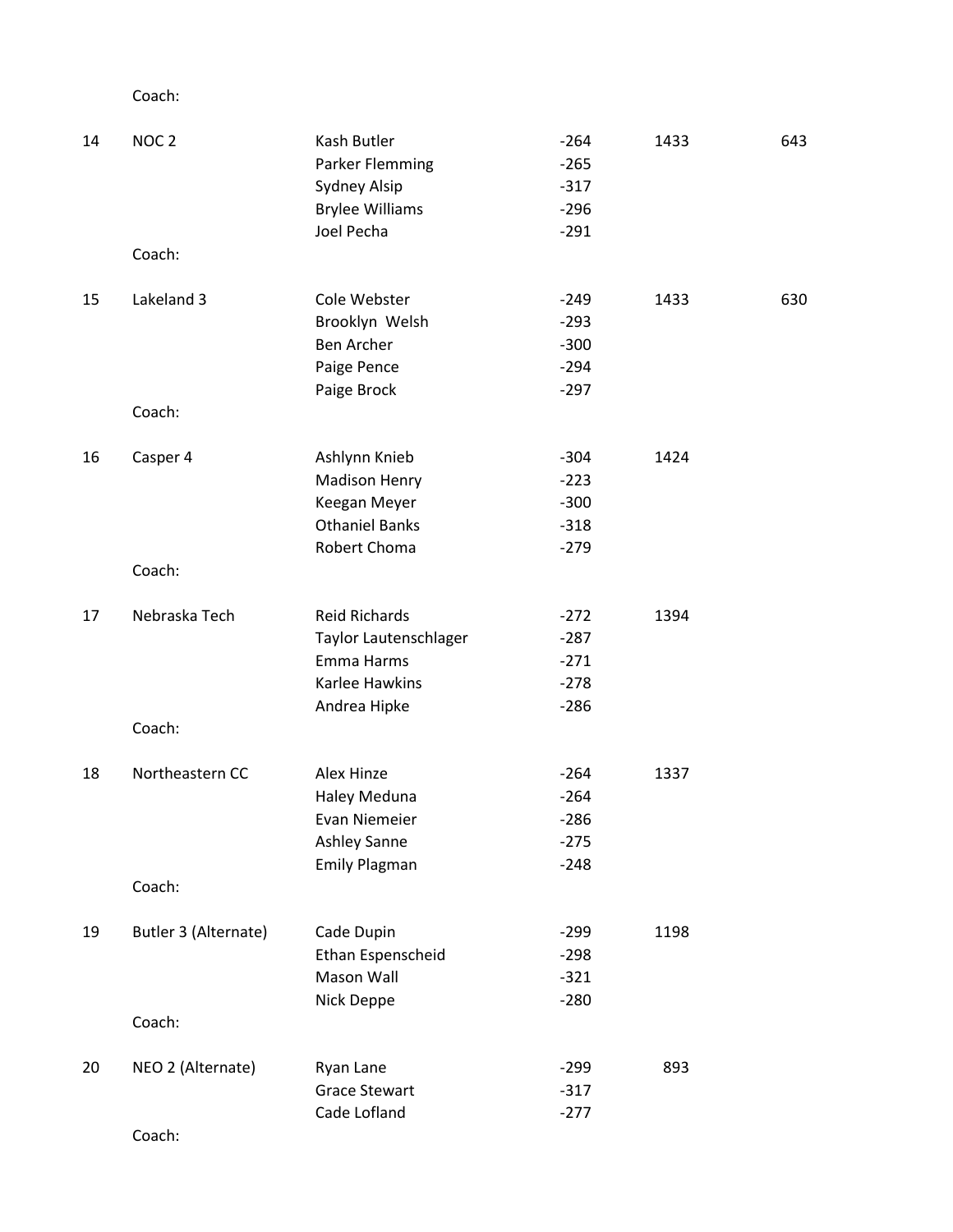| 21 | Colby (Alternate)               | Emma Eldridge<br>Desiree Littlechild      | $-263$<br>$-258$           | 814 |
|----|---------------------------------|-------------------------------------------|----------------------------|-----|
|    | Coach:                          | Regan Stramel                             | $-293$                     |     |
| 22 | Northeastern JuCo (Al<br>Coach: | Gracie Day<br>Sam Scanga<br>Alexis Camara | $-233$<br>$-267$<br>$-277$ | 777 |
| 23 | NOC 3 (Alternate)<br>Coach:     | Emma Carley<br>Douglas Hewitt             | $-302$<br>$-284$           | 586 |
| 24 | Fort Scott (Alternate<br>Coach: | Kameran Collier<br><b>Cadence Dare</b>    | $-285$<br>$-298$           | 583 |
| 25 | Northeastern CC (Alte<br>Coach: | Makenna Eisenzimmer                       | $-260$                     | 260 |
| 26 | Nebraska Tech (Altern<br>Coach: | Reagan Ross                               | $-259$                     | 259 |
| 27 | Casper 5 (Alternate)<br>Coach:  | Naomi Farnsworth                          | $-242$                     | 242 |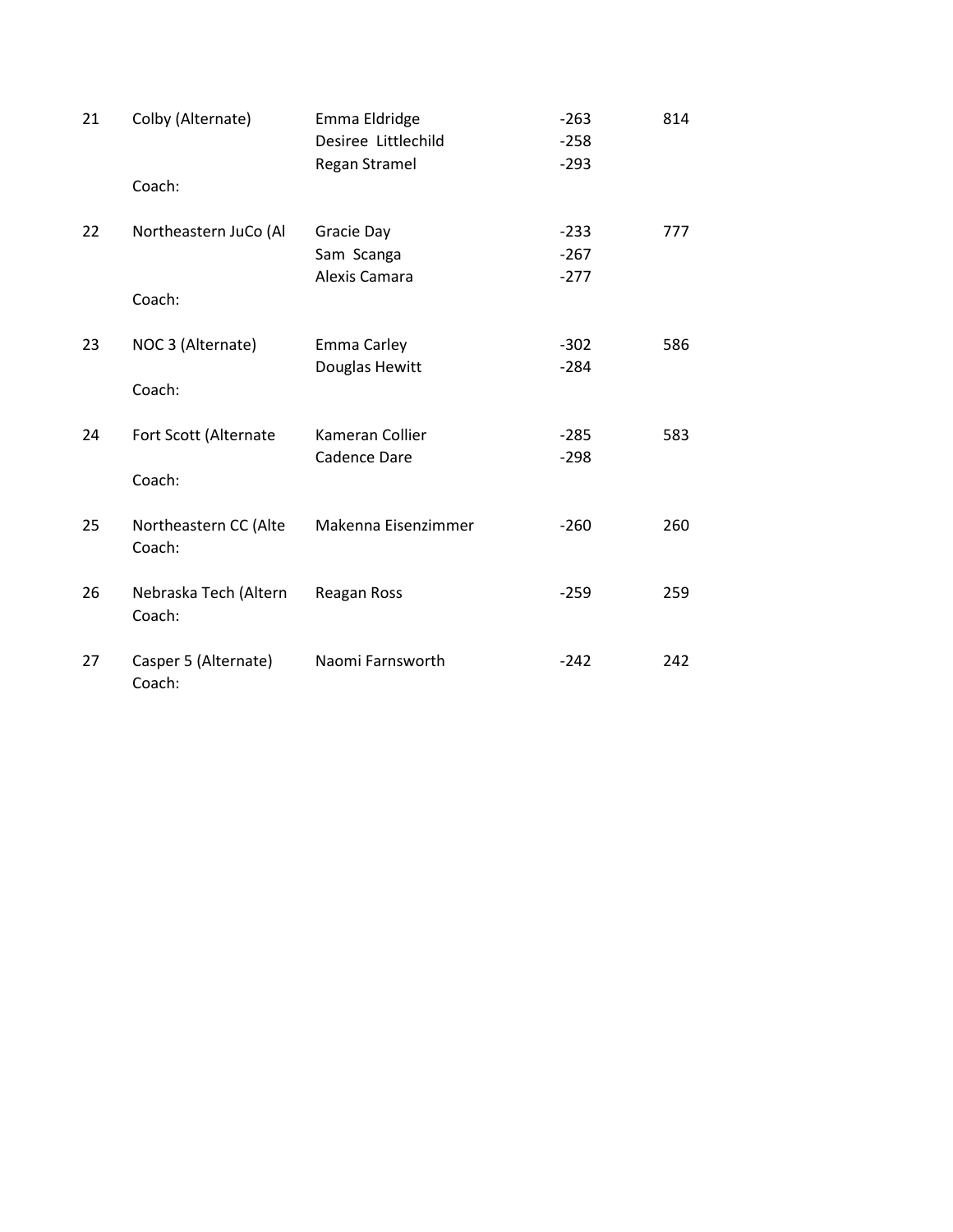# **High Team Overall Team Swine - Freshman**

|                | Place Team       | <b>Team Members</b>    |        |      | Indv. Score Team Score Tie Breaker(s) |
|----------------|------------------|------------------------|--------|------|---------------------------------------|
| 1              | NOC <sub>1</sub> | Hannah McElrath        | $-204$ | 1056 |                                       |
|                |                  | <b>Blake Peterson</b>  | $-208$ |      |                                       |
|                |                  | Kale Campbell          | $-219$ |      |                                       |
|                |                  | Olivia Gerloff         | $-214$ |      |                                       |
|                |                  | Cooper Thompson        | $-211$ |      |                                       |
|                | Coach:           |                        |        |      |                                       |
| $\overline{2}$ | Lakeland 1       | <b>Emerson Tarr</b>    | $-208$ | 1040 |                                       |
|                |                  | Delaney Hemann         | $-225$ |      |                                       |
|                |                  | Cole Murphy            | $-212$ |      |                                       |
|                |                  | <b>Avery Hankins</b>   | $-183$ |      |                                       |
|                |                  | Ty Knodle              | $-212$ |      |                                       |
|                | Coach:           |                        |        |      |                                       |
| 3              | Butler 1         | Clay Brillhart         | $-185$ | 1005 |                                       |
|                |                  | Mckenna Richardson     | $-224$ |      |                                       |
|                |                  | <b>Jed Sidwell</b>     | $-204$ |      |                                       |
|                |                  | Ashlyn O'Brien         | $-236$ |      |                                       |
|                |                  | Tate Hogan             | $-156$ |      |                                       |
|                | Coach:           |                        |        |      |                                       |
| 4              | NOC <sub>2</sub> | Kash Butler            | $-179$ | 994  |                                       |
|                |                  | <b>Parker Flemming</b> | $-215$ |      |                                       |
|                |                  | Sydney Alsip           | $-187$ |      |                                       |
|                |                  | <b>Brylee Williams</b> | $-199$ |      |                                       |
|                |                  | Joel Pecha             | $-214$ |      |                                       |
|                | Coach:           |                        |        |      |                                       |
| 5              | Lakeland 3       | Cole Webster           | $-218$ | 992  |                                       |
|                |                  | Brooklyn Welsh         | $-222$ |      |                                       |
|                |                  | <b>Ben Archer</b>      | $-181$ |      |                                       |
|                |                  | Paige Pence            | $-193$ |      |                                       |
|                |                  | Paige Brock            | $-178$ |      |                                       |
|                | Coach:           |                        |        |      |                                       |
| 6              | Casper 1         | Kaley Pieper           | $-196$ | 988  |                                       |
|                |                  | Wade Leachman          | $-199$ |      |                                       |
|                |                  | Jacob Klaudt           | $-195$ |      |                                       |
|                |                  | Kadyn Braaten          | $-203$ |      |                                       |
|                |                  | <b>Jessy Barger</b>    | $-195$ |      |                                       |
|                |                  |                        |        |      |                                       |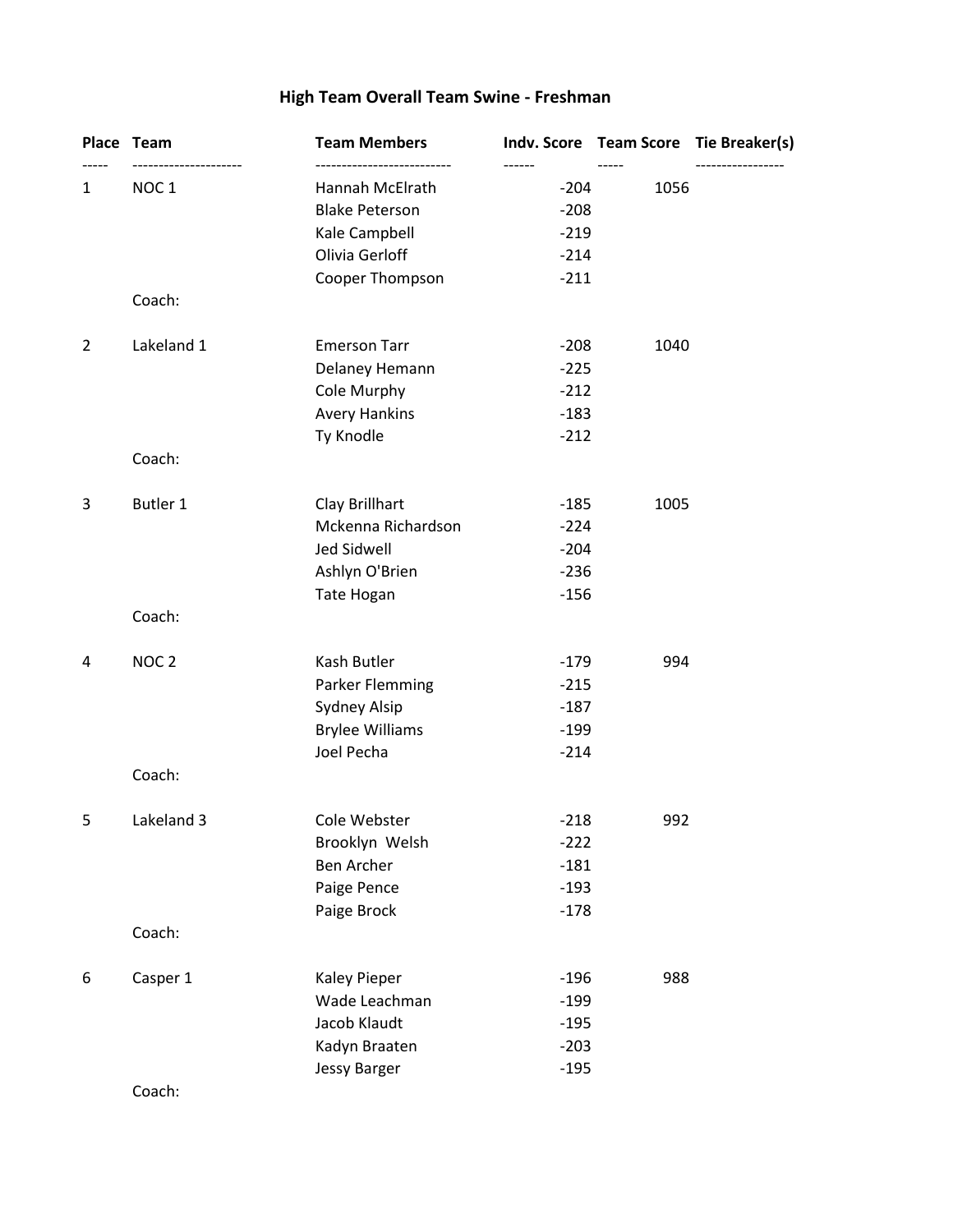| $\overline{7}$ | Lakeland 2        | <b>Conner Smock</b><br>Hayden Deno<br>Kate Bond<br><b>Grace Rincker</b>                           | $-191$<br>$-193$<br>$-204$<br>$-204$           | 985 | 396 |
|----------------|-------------------|---------------------------------------------------------------------------------------------------|------------------------------------------------|-----|-----|
|                | Coach:            | Mclain Engnell                                                                                    | $-193$                                         |     |     |
| 8              | <b>Butler 2</b>   | Sadie Marchiano<br>Jayce Meyring<br>Merrit Eavenson<br>Zane Redifer<br>Quinna Molden              | $-174$<br>$-181$<br>$-201$<br>$-213$<br>$-216$ | 985 | 375 |
|                | Coach:            |                                                                                                   |                                                |     |     |
| 9              | Hutchinson 2      | Dillon Knepp<br>Wyatt Lange<br><b>Kinley Siemens</b><br>Emma Balisky<br><b>Ryan Borer</b>         | $-219$<br>$-179$<br>$-193$<br>$-187$<br>$-204$ | 982 |     |
|                | Coach:            |                                                                                                   |                                                |     |     |
| 10             | Casper 2          | Hunter Jensen<br><b>Braden West</b><br>Jonna McCollough<br>Kaylee Davis<br><b>Eddie Plumier</b>   | $-219$<br>$-186$<br>$-176$<br>$-188$           | 972 |     |
|                | Coach:            |                                                                                                   | $-203$                                         |     |     |
| 11             | Northeastern JuCo | Sydney Baldwin<br>Abby Scholz<br><b>Blake Bruns</b><br>Denim Lister<br>Peighton Kendrick          | $-201$<br>$-184$<br>$-204$<br>$-176$<br>$-201$ | 966 |     |
|                | Coach:            |                                                                                                   |                                                |     |     |
| 12             | Hutchinson 1      | <b>Bridget Weller</b><br>Lindsey Lehman<br><b>Emmitt Meyring</b><br>Guy Wright<br>Ashlyn Robinson | $-210$<br>$-183$<br>$-197$<br>$-163$<br>$-206$ | 959 |     |
|                | Coach:            |                                                                                                   |                                                |     |     |
| 13             | Nebraska Tech     | <b>Reid Richards</b><br>Taylor Lautenschlager<br>Emma Harms<br>Karlee Hawkins<br>Andrea Hipke     | $-165$<br>$-173$<br>$-185$<br>$-202$<br>$-227$ | 952 |     |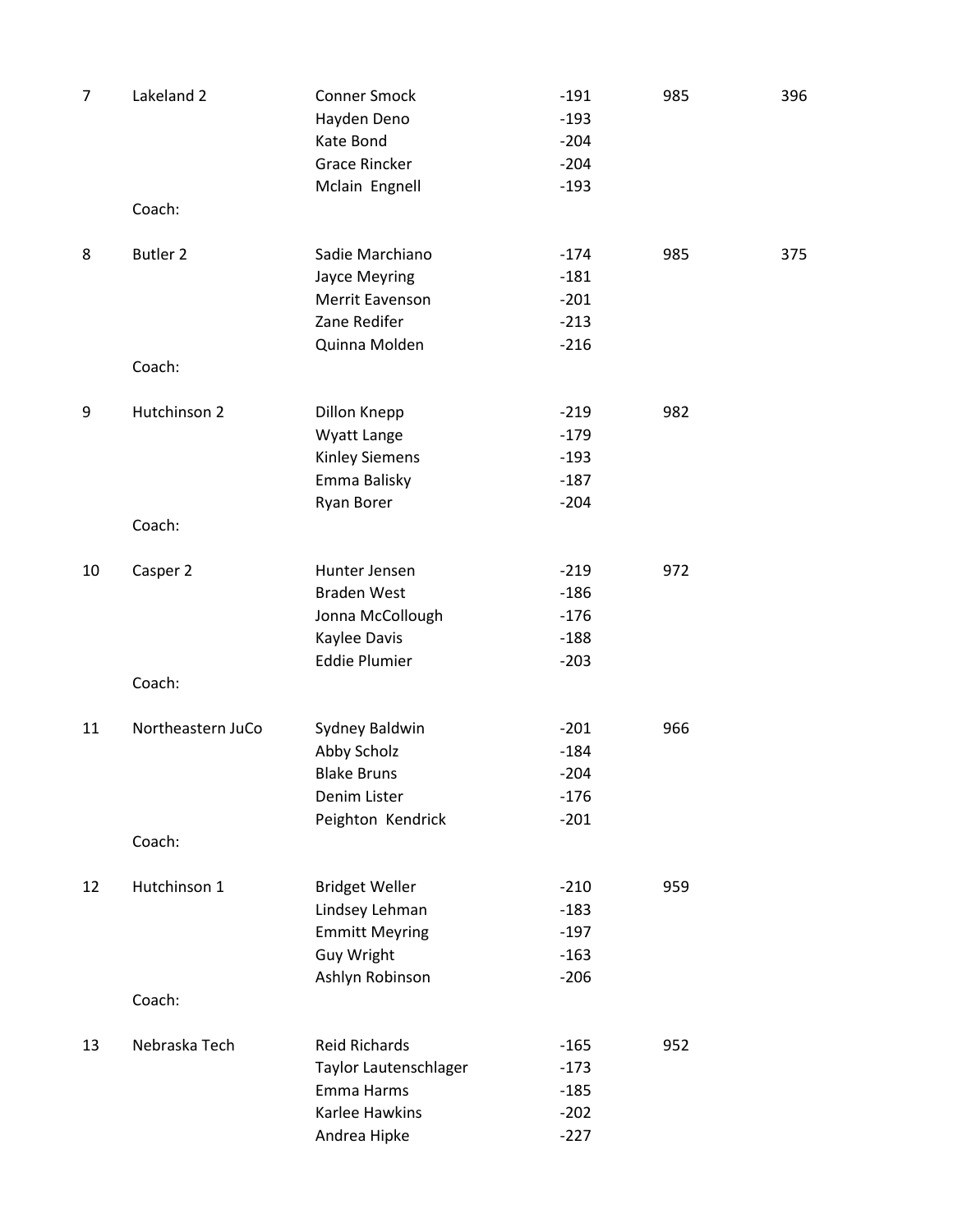| 14 | NEO <sub>1</sub>     | Hannah Dozier           | $-200$ | 946 |
|----|----------------------|-------------------------|--------|-----|
|    |                      | <b>Tyson Kimble</b>     | $-193$ |     |
|    |                      | Taytum Kelly            | $-195$ |     |
|    |                      | Sam Ratliff             | $-192$ |     |
|    |                      | <b>Blake Hopkins</b>    | $-166$ |     |
|    | Coach:               |                         |        |     |
| 15 | Casper 3             | Aspyn Green             | $-170$ | 934 |
|    |                      | Madison Lupher          | $-202$ |     |
|    |                      | Kylee Neubauer          | $-189$ |     |
|    |                      | <b>Bailey Mast</b>      | $-196$ |     |
|    |                      | <b>Colter Sharp</b>     | $-177$ |     |
|    | Coach:               |                         |        |     |
| 16 | Casper 4             | Ashlynn Knieb           | $-154$ | 920 |
|    |                      | <b>Madison Henry</b>    | $-192$ |     |
|    |                      | Keegan Meyer            | $-187$ |     |
|    |                      | <b>Othaniel Banks</b>   | $-210$ |     |
|    |                      | Robert Choma            | $-177$ |     |
|    | Coach:               |                         |        |     |
| 17 | Fort Scott           | Logan Buhrman           | $-192$ | 913 |
|    |                      | <b>Hailey Gillespie</b> | $-183$ |     |
|    |                      | Cale Howington          | $-138$ |     |
|    |                      | Cheyann Wilkins         | $-208$ |     |
|    |                      | Jordan Pritchett        | $-192$ |     |
|    | Coach:               |                         |        |     |
| 18 | Northeastern CC      | Alex Hinze              | $-177$ | 899 |
|    |                      | Haley Meduna            | $-155$ |     |
|    |                      | <b>Evan Niemeier</b>    | $-168$ |     |
|    |                      | <b>Ashley Sanne</b>     | $-181$ |     |
|    |                      | <b>Emily Plagman</b>    | $-218$ |     |
|    | Coach:               |                         |        |     |
| 19 | Butler 3 (Alternate) | Cade Dupin              | $-212$ | 834 |
|    |                      | Ethan Espenscheid       | $-194$ |     |
|    |                      | Mason Wall              | $-211$ |     |
|    |                      | Nick Deppe              | $-217$ |     |
|    | Coach:               |                         |        |     |
| 20 | Colby (Alternate)    | Emma Eldridge           | $-182$ | 597 |
|    |                      | Desiree Littlechild     | $-206$ |     |
|    |                      | Regan Stramel           | $-209$ |     |
|    | Coach:               |                         |        |     |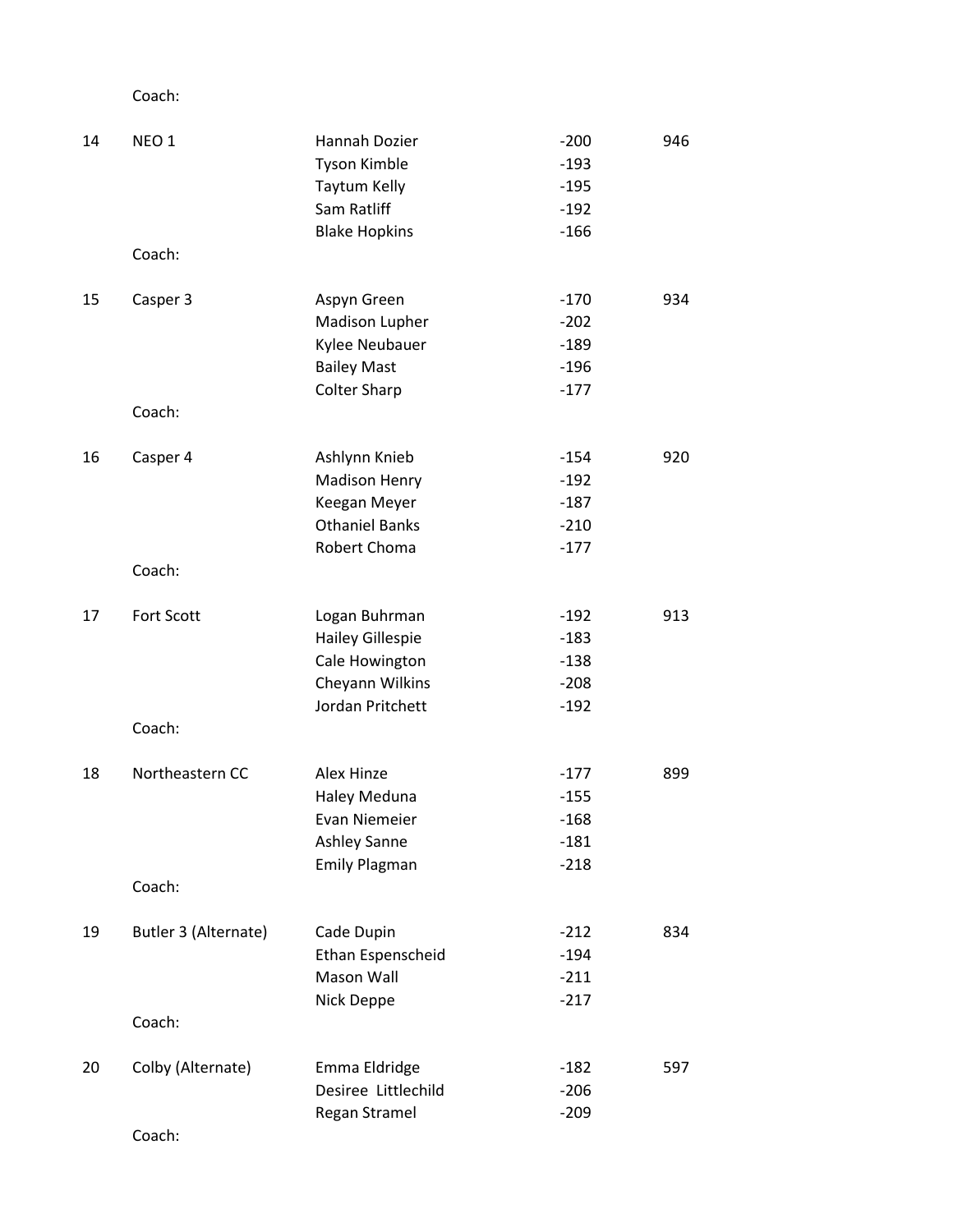| 21 | NEO 2 (Alternate)               | Ryan Lane            | $-204$ | 580 |
|----|---------------------------------|----------------------|--------|-----|
|    |                                 | <b>Grace Stewart</b> | $-187$ |     |
|    |                                 | Cade Lofland         | $-189$ |     |
|    | Coach:                          |                      |        |     |
| 22 | Northeastern JuCo (Al           | Gracie Day           | $-200$ | 534 |
|    |                                 | Sam Scanga           | $-141$ |     |
|    |                                 | Alexis Camara        | $-193$ |     |
|    | Coach:                          |                      |        |     |
| 23 | Fort Scott (Alternate           | Kameran Collier      | $-198$ | 395 |
|    |                                 | Cadence Dare         | $-197$ |     |
|    | Coach:                          |                      |        |     |
| 24 | NOC 3 (Alternate)               | Emma Carley          | $-196$ | 383 |
|    |                                 | Douglas Hewitt       | $-187$ |     |
|    | Coach:                          |                      |        |     |
| 25 | Nebraska Tech (Altern           | Reagan Ross          | $-173$ | 173 |
|    | Coach:                          |                      |        |     |
| 26 | Casper 5 (Alternate)            | Naomi Farnsworth     | $-172$ | 172 |
|    | Coach:                          |                      |        |     |
|    |                                 |                      |        |     |
| 27 | Northeastern CC (Alte<br>Coach: | Makenna Eisenzimmer  | $-148$ | 148 |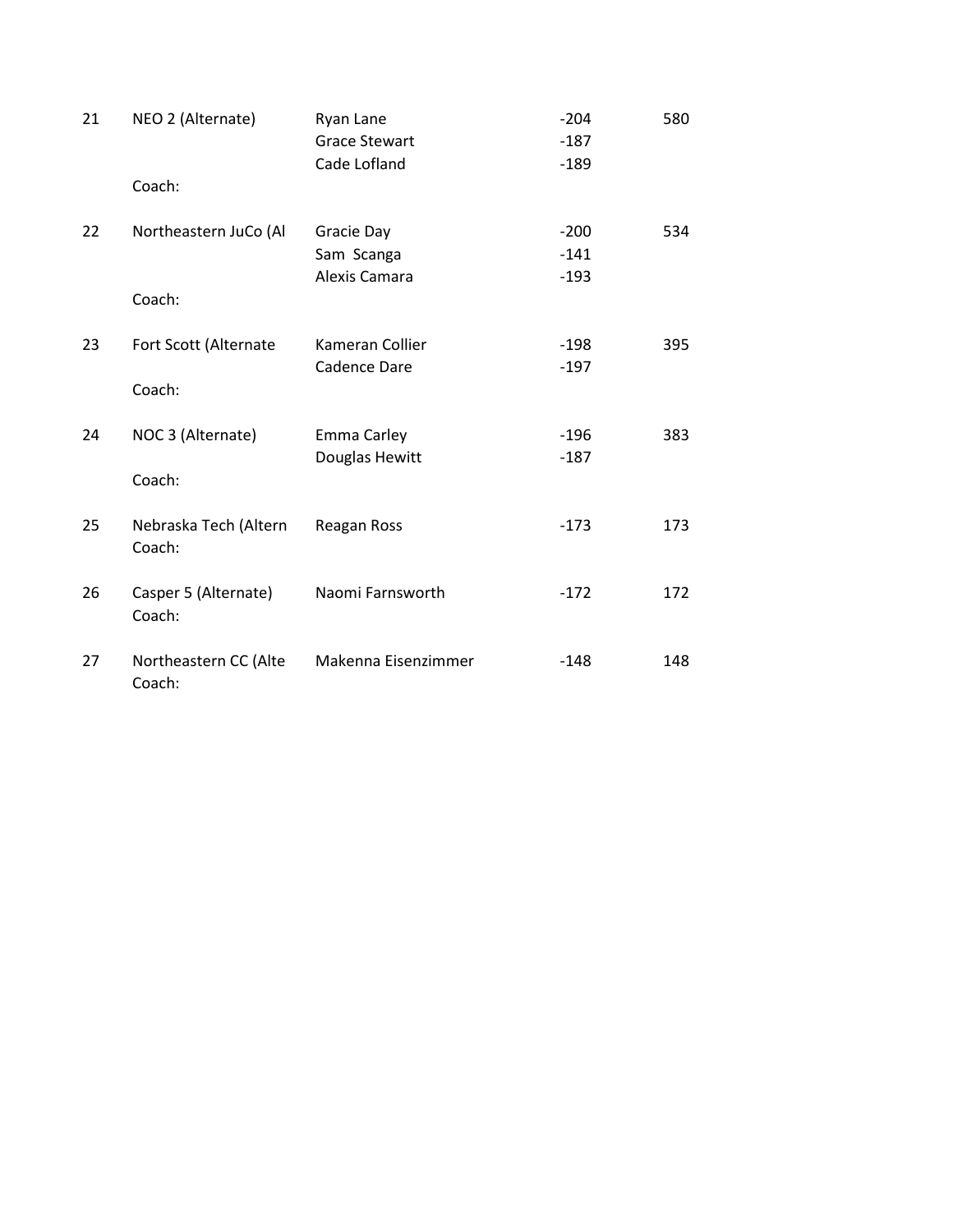# **High Team Overall Team Cattle - Freshman**

|                | Place Team       | <b>Team Members</b>   |        |      | Indv. Score Team Score Tie Breaker(s) |
|----------------|------------------|-----------------------|--------|------|---------------------------------------|
| 1              | NOC <sub>1</sub> | Hannah McElrath       | $-321$ | 1722 |                                       |
|                |                  | <b>Blake Peterson</b> | $-365$ |      |                                       |
|                |                  | Kale Campbell         | $-344$ |      |                                       |
|                |                  | Olivia Gerloff        | $-364$ |      |                                       |
|                |                  | Cooper Thompson       | $-328$ |      |                                       |
|                | Coach:           |                       |        |      |                                       |
| $\overline{2}$ | Butler 1         | Clay Brillhart        | $-328$ | 1668 |                                       |
|                |                  | Mckenna Richardson    | $-346$ |      |                                       |
|                |                  | Jed Sidwell           | $-304$ |      |                                       |
|                |                  | Ashlyn O'Brien        | $-345$ |      |                                       |
|                |                  | Tate Hogan            | $-345$ |      |                                       |
|                | Coach:           |                       |        |      |                                       |
| 3              | Lakeland 1       | <b>Emerson Tarr</b>   | $-355$ | 1612 |                                       |
|                |                  | Delaney Hemann        | $-346$ |      |                                       |
|                |                  | Cole Murphy           | $-298$ |      |                                       |
|                |                  | <b>Avery Hankins</b>  | $-284$ |      |                                       |
|                |                  | Ty Knodle             | $-329$ |      |                                       |
|                | Coach:           |                       |        |      |                                       |
| 4              | <b>Butler 2</b>  | Sadie Marchiano       | $-324$ | 1607 |                                       |
|                |                  | Jayce Meyring         | $-342$ |      |                                       |
|                |                  | Merrit Eavenson       | $-276$ |      |                                       |
|                |                  | Zane Redifer          | $-339$ |      |                                       |
|                |                  | Quinna Molden         | $-326$ |      |                                       |
|                | Coach:           |                       |        |      |                                       |
| 5              | Casper 2         | Hunter Jensen         | $-339$ | 1606 |                                       |
|                |                  | <b>Braden West</b>    | $-306$ |      |                                       |
|                |                  | Jonna McCollough      | $-345$ |      |                                       |
|                |                  | Kaylee Davis          | $-310$ |      |                                       |
|                |                  | <b>Eddie Plumier</b>  | $-306$ |      |                                       |
|                | Coach:           |                       |        |      |                                       |
| 6              | Casper 1         | <b>Kaley Pieper</b>   | $-328$ | 1590 |                                       |
|                |                  | Wade Leachman         | $-317$ |      |                                       |
|                |                  | Jacob Klaudt          | $-318$ |      |                                       |
|                |                  | Kadyn Braaten         | $-315$ |      |                                       |
|                |                  | <b>Jessy Barger</b>   | $-312$ |      |                                       |
|                |                  |                       |        |      |                                       |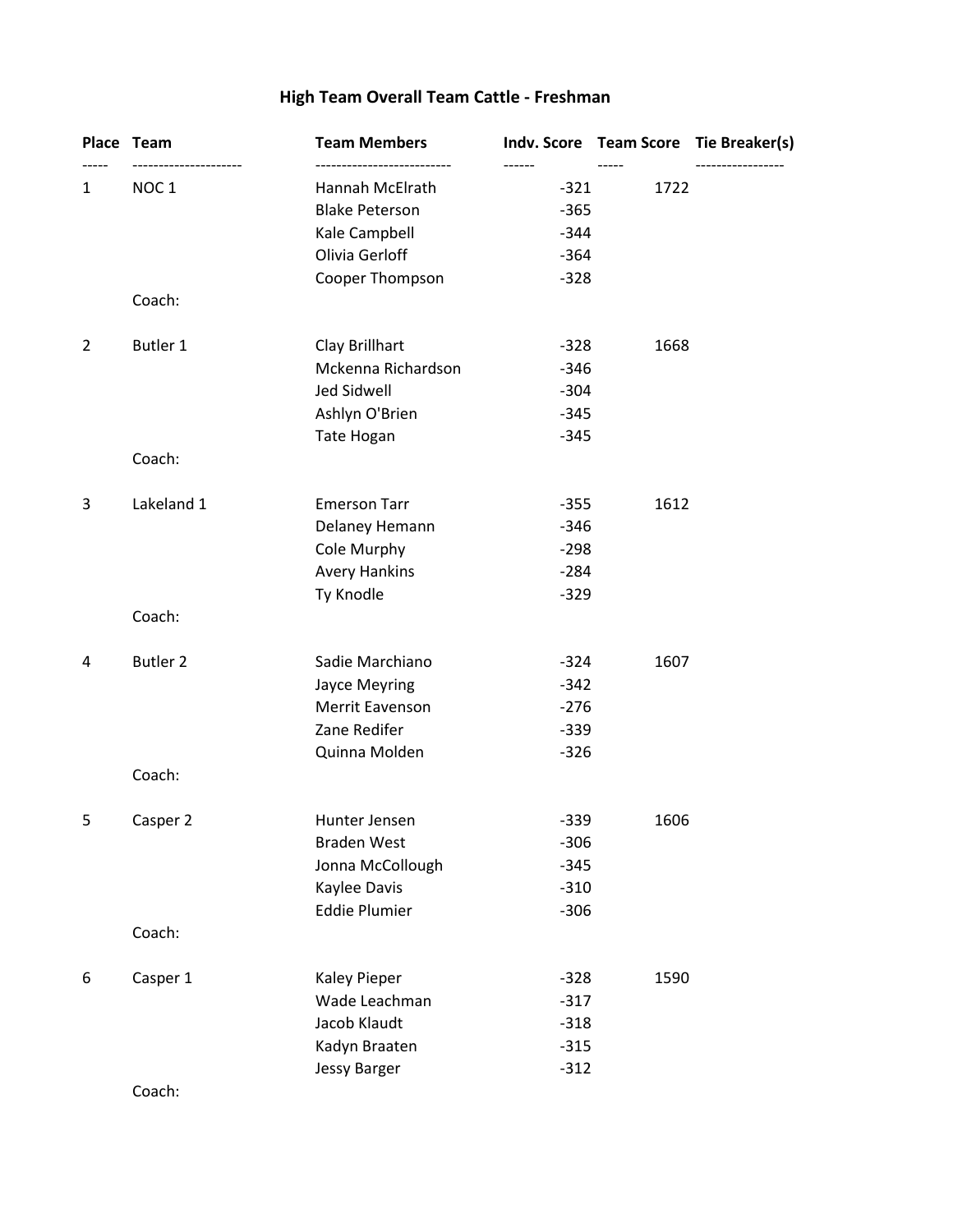| $\overline{7}$ | Hutchinson 1      | <b>Bridget Weller</b><br>Lindsey Lehman<br><b>Emmitt Meyring</b> | $-349$<br>$-305$<br>$-332$ | 1587 |     |
|----------------|-------------------|------------------------------------------------------------------|----------------------------|------|-----|
|                |                   | Guy Wright                                                       | $-300$                     |      |     |
|                |                   | Ashlyn Robinson                                                  | $-301$                     |      |     |
|                | Coach:            |                                                                  |                            |      |     |
| 8              | Fort Scott        | Logan Buhrman                                                    | $-344$                     | 1574 |     |
|                |                   | <b>Hailey Gillespie</b>                                          | $-324$                     |      |     |
|                |                   | Cale Howington                                                   | $-293$                     |      |     |
|                |                   | Cheyann Wilkins                                                  | $-318$                     |      |     |
|                |                   | Jordan Pritchett                                                 | $-295$                     |      |     |
|                | Coach:            |                                                                  |                            |      |     |
| 9              | Lakeland 2        | <b>Conner Smock</b>                                              | $-337$                     | 1540 |     |
|                |                   | Hayden Deno                                                      | $-286$                     |      |     |
|                |                   | Kate Bond                                                        | $-314$                     |      |     |
|                |                   | <b>Grace Rincker</b>                                             | $-305$                     |      |     |
|                |                   | Mclain Engnell                                                   | $-298$                     |      |     |
|                | Coach:            |                                                                  |                            |      |     |
| 10             | NEO <sub>1</sub>  | Hannah Dozier                                                    | $-284$                     | 1537 |     |
|                |                   | Tyson Kimble                                                     | $-321$                     |      |     |
|                |                   | Taytum Kelly                                                     | $-311$                     |      |     |
|                |                   | Sam Ratliff                                                      | $-295$                     |      |     |
|                |                   | <b>Blake Hopkins</b>                                             | $-326$                     |      |     |
|                | Coach:            |                                                                  |                            |      |     |
| 11             | Casper 4          | Ashlynn Knieb                                                    | $-301$                     | 1516 | 553 |
|                |                   | <b>Madison Henry</b>                                             | $-256$                     |      |     |
|                |                   | Keegan Meyer                                                     | $-324$                     |      |     |
|                |                   | <b>Othaniel Banks</b>                                            | $-316$                     |      |     |
|                |                   | Robert Choma                                                     | $-319$                     |      |     |
|                | Coach:            |                                                                  |                            |      |     |
| 12             | Nebraska Tech     | <b>Reid Richards</b>                                             | $-285$                     | 1516 | 537 |
|                |                   | Taylor Lautenschlager                                            | $-325$                     |      |     |
|                |                   | Emma Harms                                                       | $-281$                     |      |     |
|                |                   | <b>Karlee Hawkins</b>                                            | $-318$                     |      |     |
|                |                   | Andrea Hipke                                                     | $-307$                     |      |     |
|                | Coach:            |                                                                  |                            |      |     |
| 13             | Northeastern JuCo | Sydney Baldwin                                                   | $-297$                     | 1503 |     |
|                |                   | Abby Scholz                                                      | $-302$                     |      |     |
|                |                   | <b>Blake Bruns</b>                                               | $-321$                     |      |     |
|                |                   | Denim Lister                                                     | $-317$                     |      |     |
|                |                   | Peighton Kendrick                                                | $-266$                     |      |     |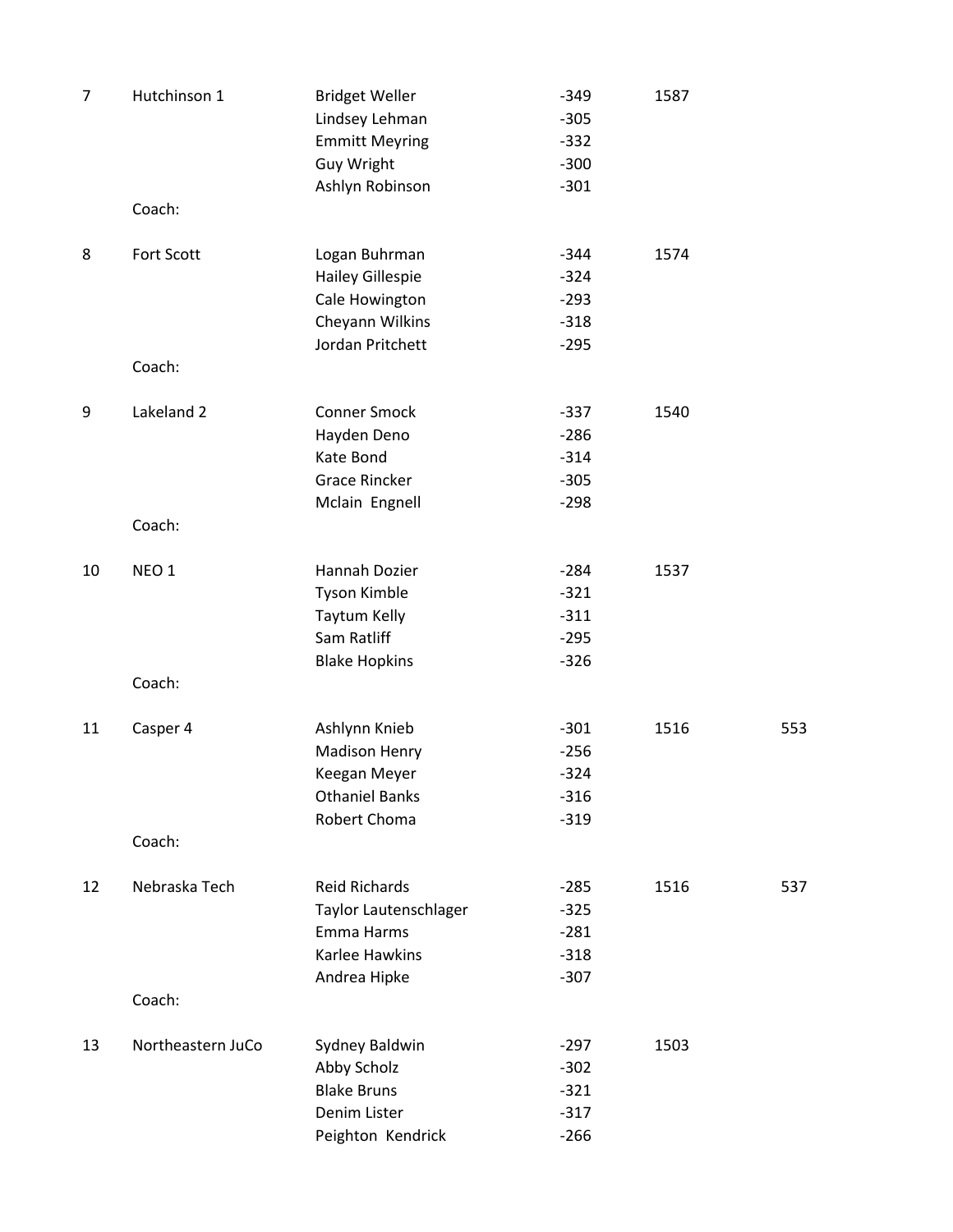| 14 | NOC <sub>2</sub>     | Kash Butler            | $-291$ | 1496 |
|----|----------------------|------------------------|--------|------|
|    |                      | Parker Flemming        | $-274$ |      |
|    |                      | Sydney Alsip           | $-331$ |      |
|    |                      | <b>Brylee Williams</b> | $-283$ |      |
|    |                      | Joel Pecha             | $-317$ |      |
|    | Coach:               |                        |        |      |
| 15 | Hutchinson 2         | Dillon Knepp           | $-299$ | 1493 |
|    |                      | Wyatt Lange            | $-326$ |      |
|    |                      | <b>Kinley Siemens</b>  | $-257$ |      |
|    |                      | Emma Balisky           | $-317$ |      |
|    |                      | <b>Ryan Borer</b>      | $-294$ |      |
|    | Coach:               |                        |        |      |
| 16 | Lakeland 3           | Cole Webster           | $-304$ | 1474 |
|    |                      | Brooklyn Welsh         | $-285$ |      |
|    |                      | <b>Ben Archer</b>      | $-301$ |      |
|    |                      | Paige Pence            | $-307$ |      |
|    |                      | Paige Brock            | $-277$ |      |
|    | Coach:               |                        |        |      |
| 17 | Northeastern CC      | Alex Hinze             | $-275$ | 1471 |
|    |                      | Haley Meduna           | $-310$ |      |
|    |                      | <b>Evan Niemeier</b>   | $-306$ |      |
|    |                      | Ashley Sanne           | $-282$ |      |
|    |                      | <b>Emily Plagman</b>   | $-298$ |      |
|    | Coach:               |                        |        |      |
| 18 | Casper 3             | Aspyn Green            | $-280$ | 1459 |
|    |                      | Madison Lupher         | $-304$ |      |
|    |                      | Kylee Neubauer         | $-302$ |      |
|    |                      | <b>Bailey Mast</b>     | $-303$ |      |
|    |                      | <b>Colter Sharp</b>    | $-270$ |      |
|    | Coach:               |                        |        |      |
| 19 | Butler 3 (Alternate) | Cade Dupin             | $-296$ | 1201 |
|    |                      | Ethan Espenscheid      | $-320$ |      |
|    |                      | Mason Wall             | $-284$ |      |
|    |                      | Nick Deppe             | $-301$ |      |
|    | Coach:               |                        |        |      |
| 20 | NEO 2 (Alternate)    | Ryan Lane              | $-316$ | 927  |
|    |                      | <b>Grace Stewart</b>   | $-346$ |      |
|    |                      | Cade Lofland           | $-265$ |      |
|    | Coach:               |                        |        |      |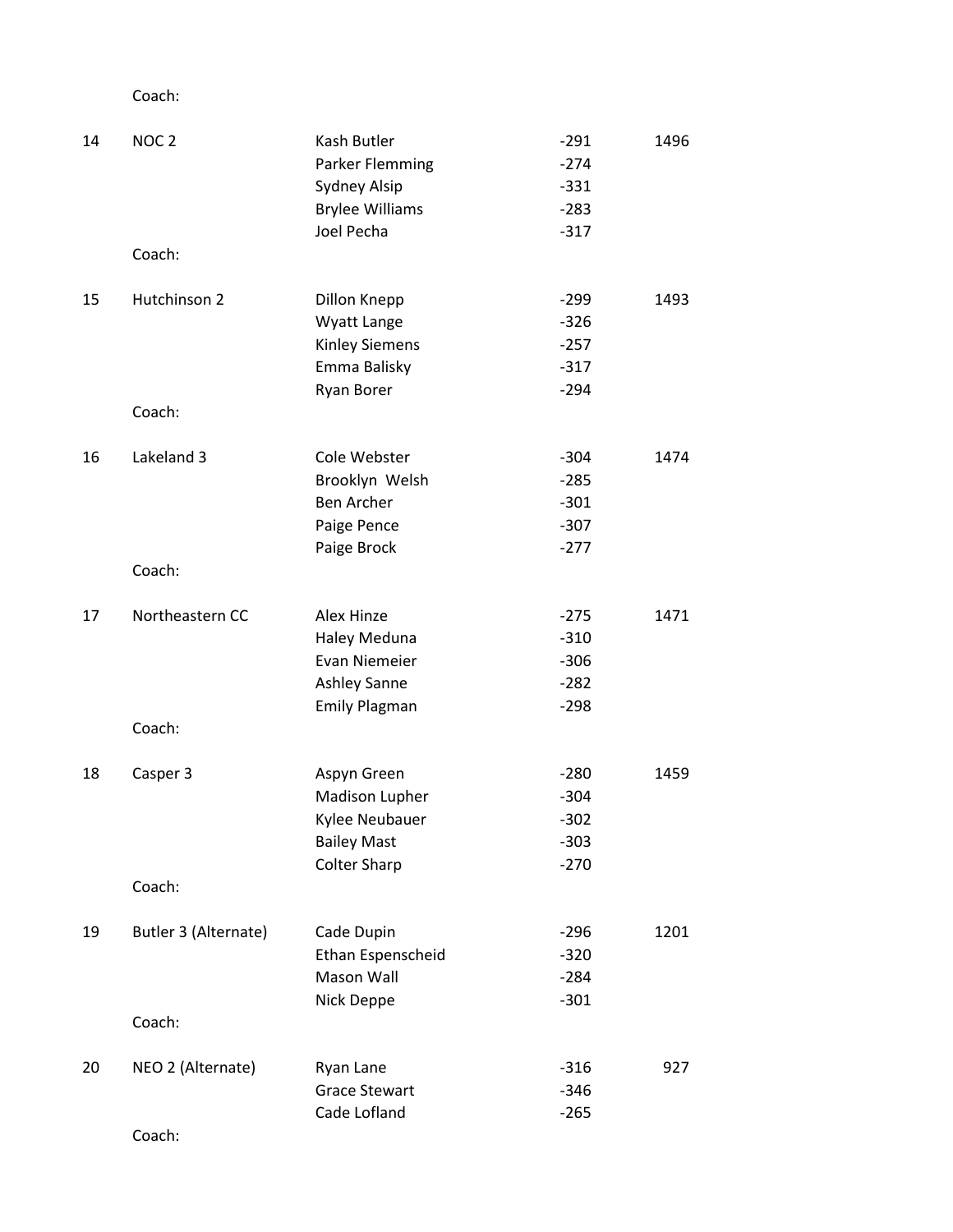| 21 | Colby (Alternate)               | Emma Eldridge<br>Desiree Littlechild<br>Regan Stramel | $-290$<br>$-289$<br>$-287$ | 866 |
|----|---------------------------------|-------------------------------------------------------|----------------------------|-----|
|    | Coach:                          |                                                       |                            |     |
| 22 | Northeastern JuCo (Al<br>Coach: | Gracie Day<br>Sam Scanga<br>Alexis Camara             | $-291$<br>$-213$<br>$-283$ | 787 |
| 23 | NOC 3 (Alternate)<br>Coach:     | Emma Carley<br>Douglas Hewitt                         | $-318$<br>$-321$           | 639 |
| 24 | Fort Scott (Alternate<br>Coach: | Kameran Collier<br>Cadence Dare                       | $-313$<br>$-264$           | 577 |
| 25 | Northeastern CC (Alte<br>Coach: | Makenna Eisenzimmer                                   | $-307$                     | 307 |
| 26 | Casper 5 (Alternate)<br>Coach:  | Naomi Farnsworth                                      | $-304$                     | 304 |
| 27 | Nebraska Tech (Altern<br>Coach: | Reagan Ross                                           | $-257$                     | 257 |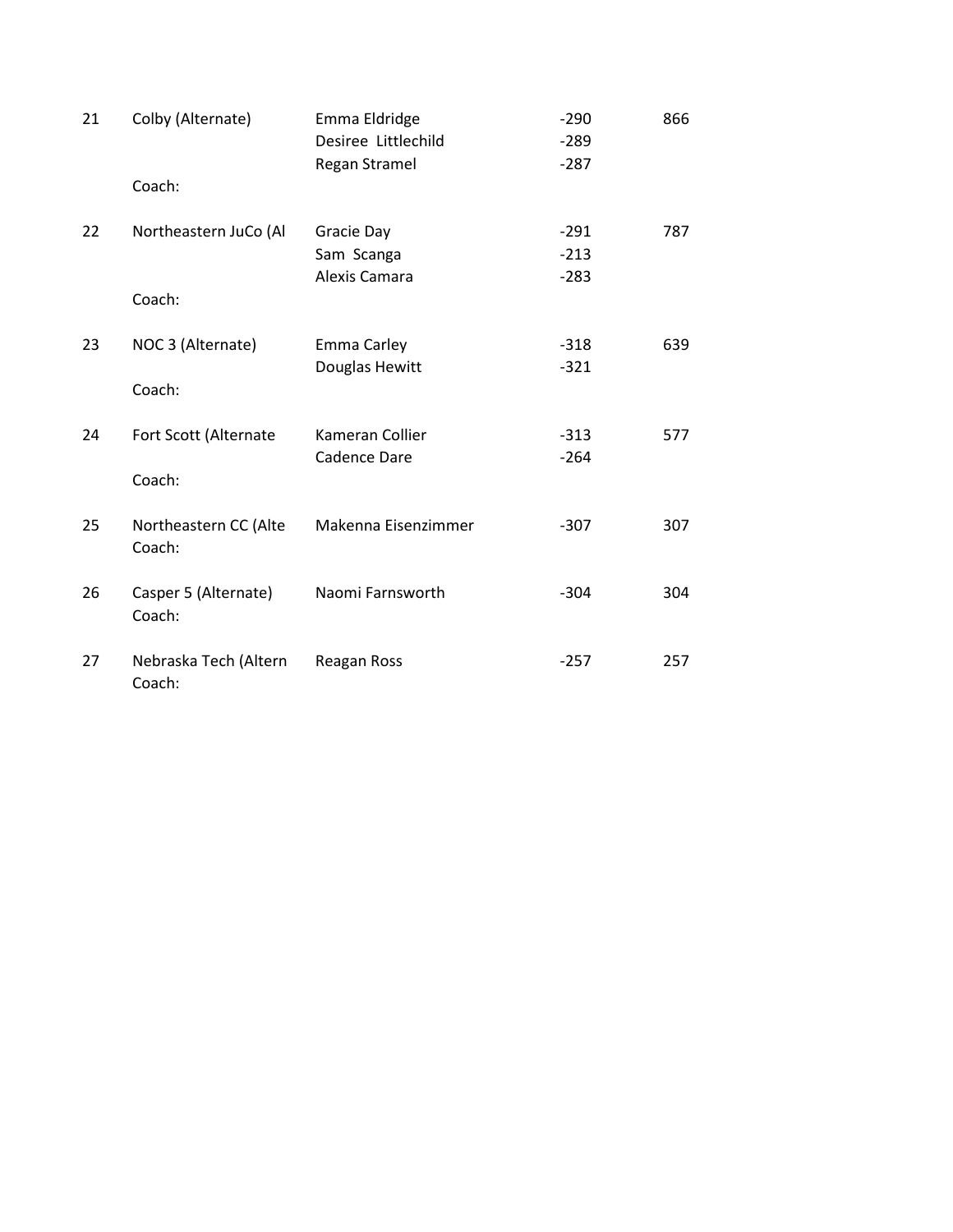# **High Team Overall Team Reasons - Freshman**

| Place          | Team                                  | <b>Team Members</b>                      |                            |      | Indv. Score Team Score Tie Breaker(s) |
|----------------|---------------------------------------|------------------------------------------|----------------------------|------|---------------------------------------|
| $\mathbf{1}$   | -----------------<br>NOC <sub>1</sub> | Hannah McElrath<br><b>Blake Peterson</b> | ------<br>$-353$<br>$-353$ | 1739 |                                       |
|                |                                       | Kale Campbell                            | $-351$                     |      |                                       |
|                |                                       | Olivia Gerloff                           | $-342$                     |      |                                       |
|                | Coach:                                | Cooper Thompson                          | $-340$                     |      |                                       |
|                |                                       |                                          |                            |      |                                       |
| $\overline{2}$ | <b>Butler 1</b>                       | Clay Brillhart<br>Mckenna Richardson     | $-339$<br>$-341$           | 1716 |                                       |
|                |                                       | Jed Sidwell                              | $-345$                     |      |                                       |
|                |                                       | Ashlyn O'Brien                           | $-350$                     |      |                                       |
|                |                                       | Tate Hogan                               | $-341$                     |      |                                       |
|                | Coach:                                |                                          |                            |      |                                       |
| 3              | Lakeland 1                            | <b>Emerson Tarr</b>                      | $-339$                     | 1678 |                                       |
|                |                                       | Delaney Hemann                           | $-345$                     |      |                                       |
|                |                                       | Cole Murphy                              | $-354$                     |      |                                       |
|                |                                       | <b>Avery Hankins</b>                     | $-305$                     |      |                                       |
|                |                                       | Ty Knodle                                | $-335$                     |      |                                       |
|                | Coach:                                |                                          |                            |      |                                       |
| 4              | Casper 1                              | <b>Kaley Pieper</b>                      | $-348$                     | 1666 |                                       |
|                |                                       | Wade Leachman                            | $-320$                     |      |                                       |
|                |                                       | Jacob Klaudt                             | $-350$                     |      |                                       |
|                |                                       | Kadyn Braaten                            | $-328$                     |      |                                       |
|                |                                       | <b>Jessy Barger</b>                      | $-320$                     |      |                                       |
|                | Coach:                                |                                          |                            |      |                                       |
| 5              | Hutchinson 1                          | <b>Bridget Weller</b>                    | $-353$                     | 1662 |                                       |
|                |                                       | Lindsey Lehman                           | $-332$                     |      |                                       |
|                |                                       | <b>Emmitt Meyring</b>                    | $-342$                     |      |                                       |
|                |                                       | Guy Wright                               | $-304$                     |      |                                       |
|                | Coach:                                | Ashlyn Robinson                          | $-331$                     |      |                                       |
|                |                                       |                                          |                            |      |                                       |
| 6              | <b>Butler 2</b>                       | Sadie Marchiano                          | $-323$                     | 1657 |                                       |
|                |                                       | <b>Jayce Meyring</b>                     | $-325$                     |      |                                       |
|                |                                       | Merrit Eavenson                          | $-323$                     |      |                                       |
|                |                                       | Zane Redifer                             | $-343$                     |      |                                       |
|                |                                       | Quinna Molden                            | $-343$                     |      |                                       |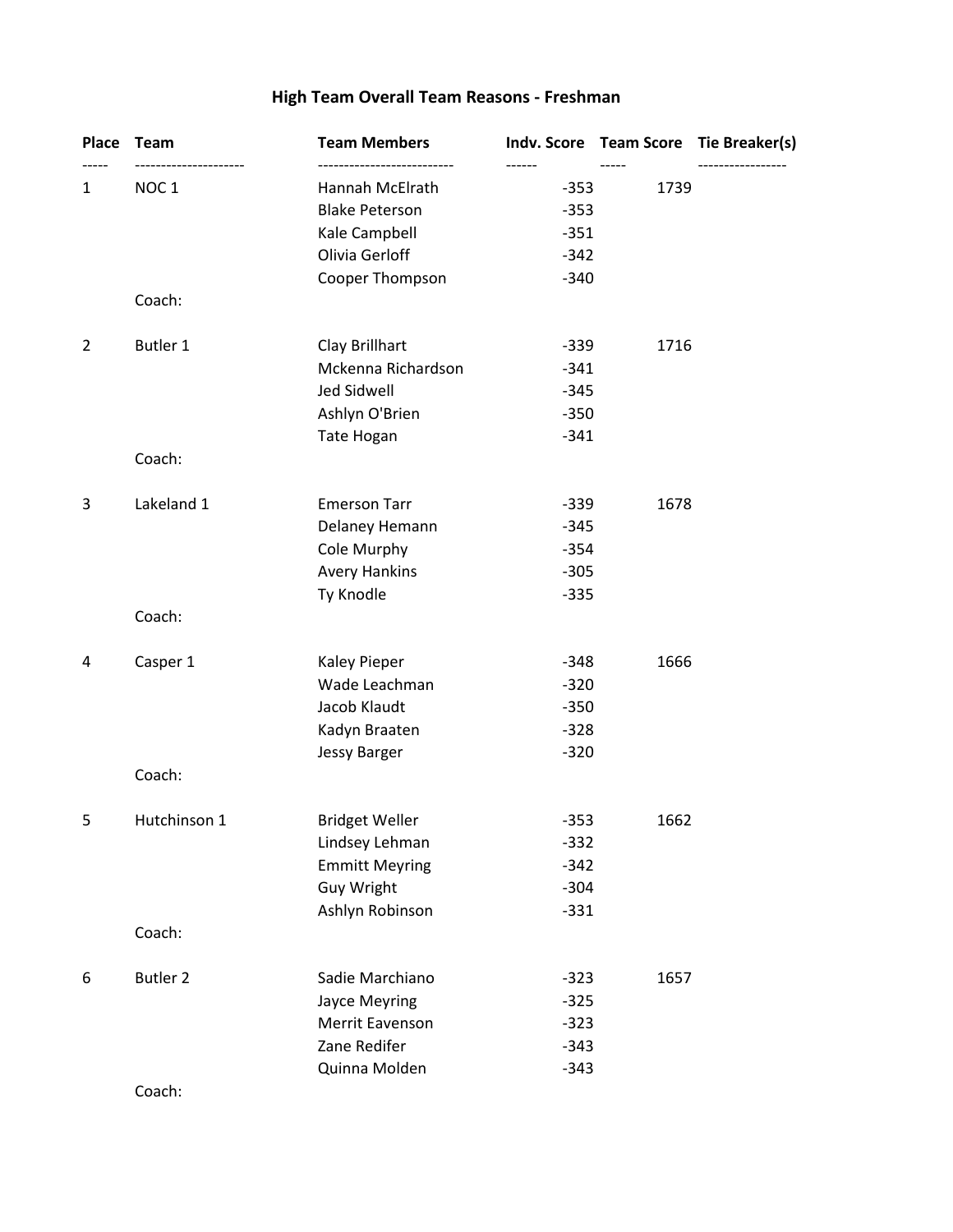| 7  | Lakeland 2                  | <b>Conner Smock</b><br>Hayden Deno<br>Kate Bond<br><b>Grace Rincker</b>                           | $-330$<br>$-327$<br>$-331$<br>$-335$           | 1643 |
|----|-----------------------------|---------------------------------------------------------------------------------------------------|------------------------------------------------|------|
|    | Coach:                      | Mclain Engnell                                                                                    | $-320$                                         |      |
| 8  | NOC <sub>2</sub><br>Coach:  | Kash Butler<br>Parker Flemming<br>Sydney Alsip<br><b>Brylee Williams</b><br>Joel Pecha            | $-310$<br>$-327$<br>$-326$<br>$-332$<br>$-327$ | 1622 |
| 9  | Northeastern JuCo<br>Coach: | Sydney Baldwin<br>Abby Scholz<br><b>Blake Bruns</b><br>Denim Lister<br>Peighton Kendrick          | $-319$<br>$-327$<br>$-331$<br>$-305$<br>$-331$ | 1613 |
| 10 | Casper 2                    | Hunter Jensen<br><b>Braden West</b><br>Jonna McCollough<br>Kaylee Davis<br><b>Eddie Plumier</b>   | $-321$<br>$-321$<br>$-313$<br>$-322$<br>$-332$ | 1609 |
|    | Coach:                      |                                                                                                   |                                                |      |
| 11 | Lakeland 3                  | Cole Webster<br>Brooklyn Welsh<br><b>Ben Archer</b><br>Paige Pence<br>Paige Brock                 | $-312$<br>$-312$<br>$-327$<br>$-318$<br>$-298$ | 1567 |
|    | Coach:                      |                                                                                                   |                                                |      |
| 12 | Fort Scott                  | Logan Buhrman<br><b>Hailey Gillespie</b><br>Cale Howington<br>Cheyann Wilkins<br>Jordan Pritchett | $-334$<br>$-307$<br>$-296$<br>$-321$<br>$-306$ | 1564 |
|    | Coach:                      |                                                                                                   |                                                |      |
| 13 | NEO <sub>1</sub>            | Hannah Dozier<br><b>Tyson Kimble</b><br>Taytum Kelly<br>Sam Ratliff<br><b>Blake Hopkins</b>       | $-321$<br>$-323$<br>$-317$<br>$-303$<br>$-299$ | 1563 |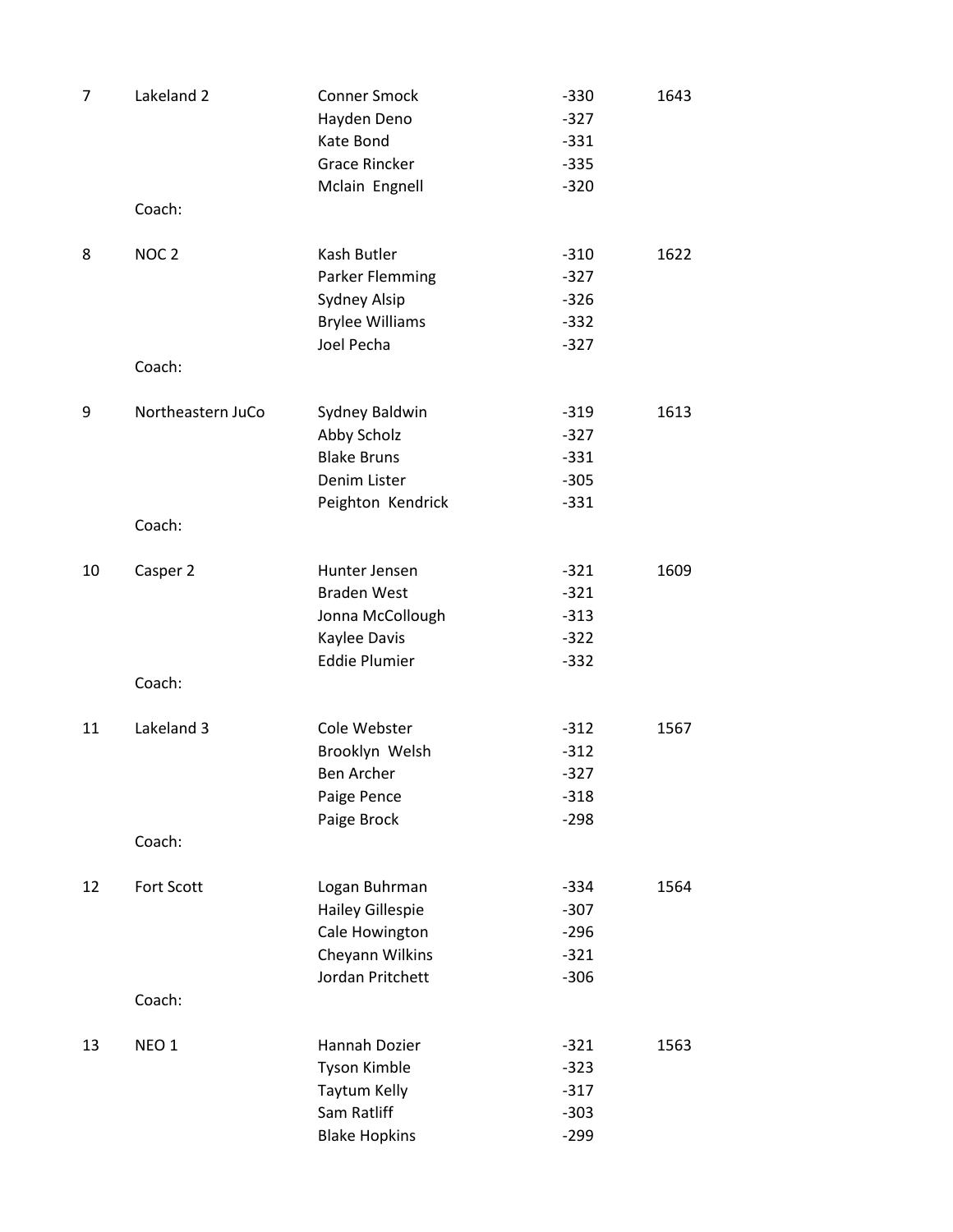| 14 | Hutchinson 2         | Dillon Knepp             | $-307$ | 1530 |
|----|----------------------|--------------------------|--------|------|
|    |                      | Wyatt Lange              | $-304$ |      |
|    |                      | <b>Kinley Siemens</b>    | $-278$ |      |
|    |                      | Emma Balisky             | $-318$ |      |
|    |                      | Ryan Borer               | $-323$ |      |
|    | Coach:               |                          |        |      |
| 15 | Casper 4             | Ashlynn Knieb            | $-294$ | 1516 |
|    |                      | <b>Madison Henry</b>     | $-290$ |      |
|    |                      | Keegan Meyer             | $-303$ |      |
|    |                      | <b>Othaniel Banks</b>    | $-332$ |      |
|    |                      | Robert Choma             | $-297$ |      |
|    | Coach:               |                          |        |      |
| 16 | Casper 3             | Aspyn Green              | $-285$ | 1483 |
|    |                      | Madison Lupher           | $-294$ |      |
|    |                      | Kylee Neubauer           | $-305$ |      |
|    |                      | <b>Bailey Mast</b>       | $-310$ |      |
|    |                      | <b>Colter Sharp</b>      | $-289$ |      |
|    | Coach:               |                          |        |      |
| 17 | Nebraska Tech        | <b>Reid Richards</b>     | $-286$ | 1447 |
|    |                      | Taylor Lautenschlager    | $-289$ |      |
|    |                      | Emma Harms               | $-276$ |      |
|    |                      | Karlee Hawkins           | $-285$ |      |
|    |                      | Andrea Hipke             | $-311$ |      |
|    | Coach:               |                          |        |      |
| 18 | Northeastern CC      | Alex Hinze               | $-299$ | 1445 |
|    |                      | Haley Meduna             | $-271$ |      |
|    |                      | <b>Evan Niemeier</b>     | $-288$ |      |
|    |                      | <b>Ashley Sanne</b>      | $-288$ |      |
|    |                      | <b>Emily Plagman</b>     | $-299$ |      |
|    | Coach:               |                          |        |      |
| 19 | Butler 3 (Alternate) | Cade Dupin               | $-337$ | 1319 |
|    |                      | <b>Ethan Espenscheid</b> | $-326$ |      |
|    |                      | Mason Wall               | $-326$ |      |
|    |                      | Nick Deppe               | $-330$ |      |
|    | Coach:               |                          |        |      |
| 20 | NEO 2 (Alternate)    | Ryan Lane                | $-320$ | 938  |
|    |                      | <b>Grace Stewart</b>     | $-322$ |      |
|    |                      | Cade Lofland             | $-296$ |      |
|    | Coach:               |                          |        |      |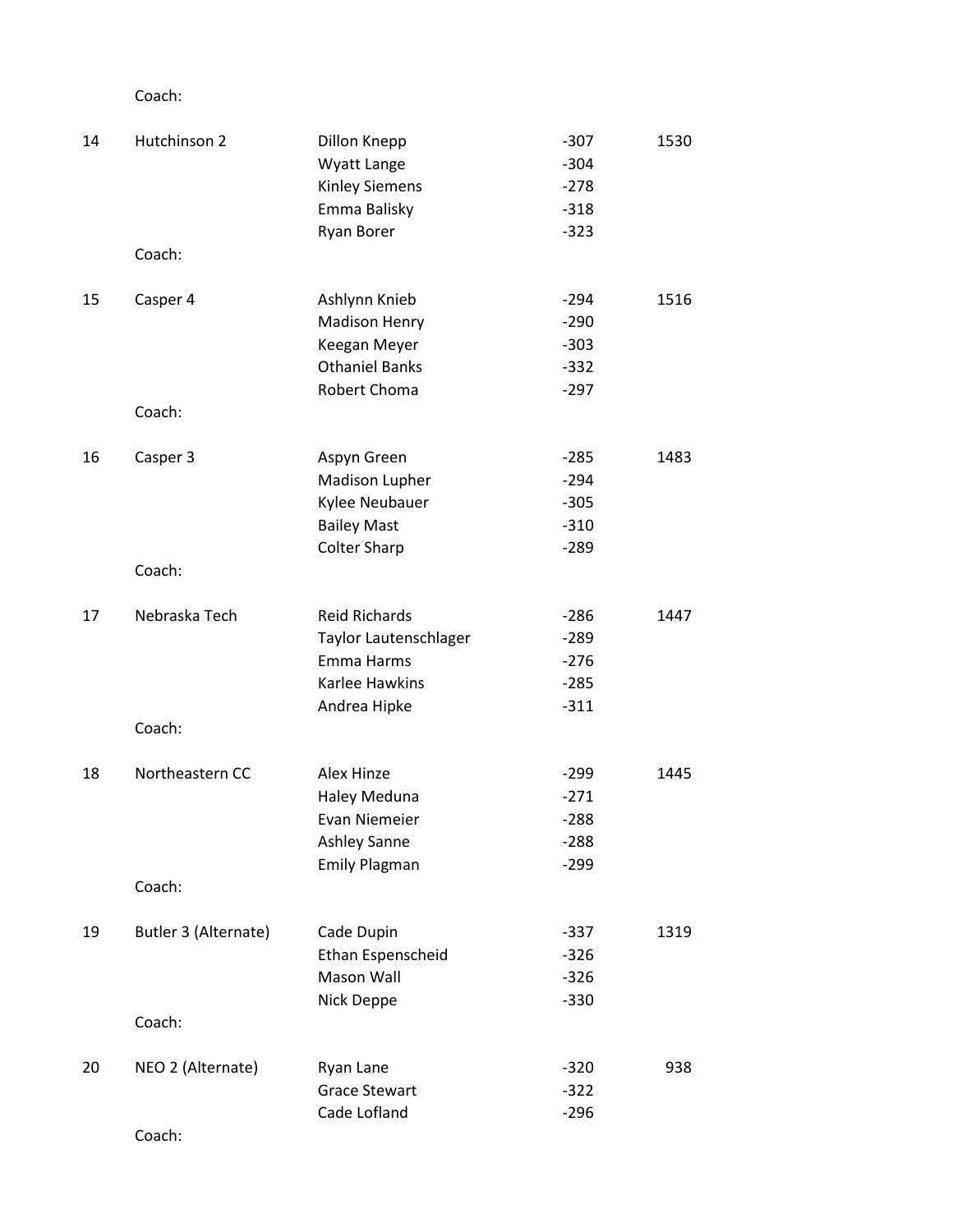| 21 | Colby (Alternate)               | Emma Eldridge<br>Desiree Littlechild      | $-286$<br>$-285$           | 882 |
|----|---------------------------------|-------------------------------------------|----------------------------|-----|
|    | Coach:                          | Regan Stramel                             | $-311$                     |     |
| 22 | Northeastern JuCo (Al<br>Coach: | Gracie Day<br>Sam Scanga<br>Alexis Camara | $-287$<br>$-262$<br>$-290$ | 839 |
| 23 | NOC 3 (Alternate)<br>Coach:     | Emma Carley<br>Douglas Hewitt             | $-329$<br>$-305$           | 634 |
| 24 | Fort Scott (Alternate<br>Coach: | Kameran Collier<br>Cadence Dare           | $-304$<br>$-302$           | 606 |
| 25 | Casper 5 (Alternate)<br>Coach:  | Naomi Farnsworth                          | $-273$                     | 273 |
| 26 | Nebraska Tech (Altern<br>Coach: | Reagan Ross                               | $-260$                     | 260 |
| 27 | Northeastern CC (Alte<br>Coach: | Makenna Eisenzimmer                       | $-257$                     | 257 |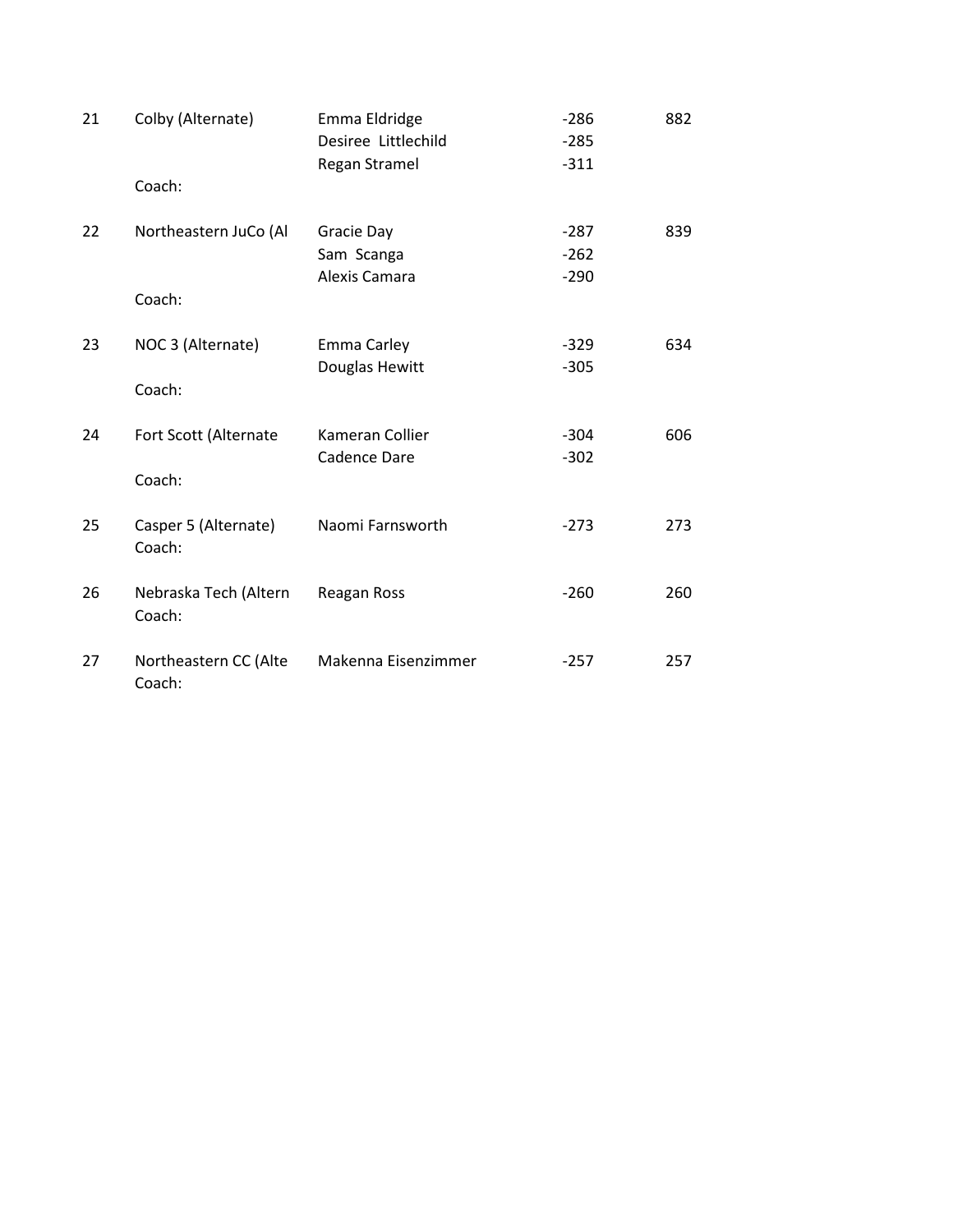# **High Team Overall - Freshman**

|                | Place Team       | <b>Team Members</b>   |        |      | Indv. Score Team Score Tie Breaker(s) |
|----------------|------------------|-----------------------|--------|------|---------------------------------------|
| 1              | NOC <sub>1</sub> | Hannah McElrath       | $-833$ | 4308 |                                       |
|                |                  | <b>Blake Peterson</b> | $-892$ |      |                                       |
|                |                  | Kale Campbell         | $-865$ |      |                                       |
|                |                  | Olivia Gerloff        | $-874$ |      |                                       |
|                |                  | Cooper Thompson       | $-844$ |      |                                       |
|                | Coach:           |                       |        |      |                                       |
| $\overline{2}$ | Butler 1         | Clay Brillhart        | $-838$ | 4194 |                                       |
|                |                  | Mckenna Richardson    | $-852$ |      |                                       |
|                |                  | Jed Sidwell           | $-810$ |      |                                       |
|                |                  | Ashlyn O'Brien        | $-896$ |      |                                       |
|                |                  | Tate Hogan            | $-798$ |      |                                       |
|                | Coach:           |                       |        |      |                                       |
| 3              | Casper 1         | <b>Kaley Pieper</b>   | $-849$ | 4142 |                                       |
|                |                  | Wade Leachman         | $-818$ |      |                                       |
|                |                  | Jacob Klaudt          | $-829$ |      |                                       |
|                |                  | Kadyn Braaten         | $-831$ |      |                                       |
|                |                  | <b>Jessy Barger</b>   | $-815$ |      |                                       |
|                | Coach:           |                       |        |      |                                       |
| 4              | Lakeland 1       | <b>Emerson Tarr</b>   | $-863$ | 4122 |                                       |
|                |                  | Delaney Hemann        | $-864$ |      |                                       |
|                |                  | Cole Murphy           | $-832$ |      |                                       |
|                |                  | <b>Avery Hankins</b>  | $-735$ |      |                                       |
|                |                  | Ty Knodle             | $-828$ |      |                                       |
|                | Coach:           |                       |        |      |                                       |
| 5              | <b>Butler 2</b>  | Sadie Marchiano       | $-802$ | 4086 |                                       |
|                |                  | Jayce Meyring         | $-817$ |      |                                       |
|                |                  | Merrit Eavenson       | $-765$ |      |                                       |
|                |                  | Zane Redifer          | $-856$ |      |                                       |
|                |                  | Quinna Molden         | $-846$ |      |                                       |
|                | Coach:           |                       |        |      |                                       |
| 6              | Hutchinson 1     | <b>Bridget Weller</b> | $-881$ | 4082 |                                       |
|                |                  | Lindsey Lehman        | $-780$ |      |                                       |
|                |                  | <b>Emmitt Meyring</b> | $-852$ |      |                                       |
|                |                  | Guy Wright            | $-762$ |      |                                       |
|                |                  | Ashlyn Robinson       | $-807$ |      |                                       |
|                |                  |                       |        |      |                                       |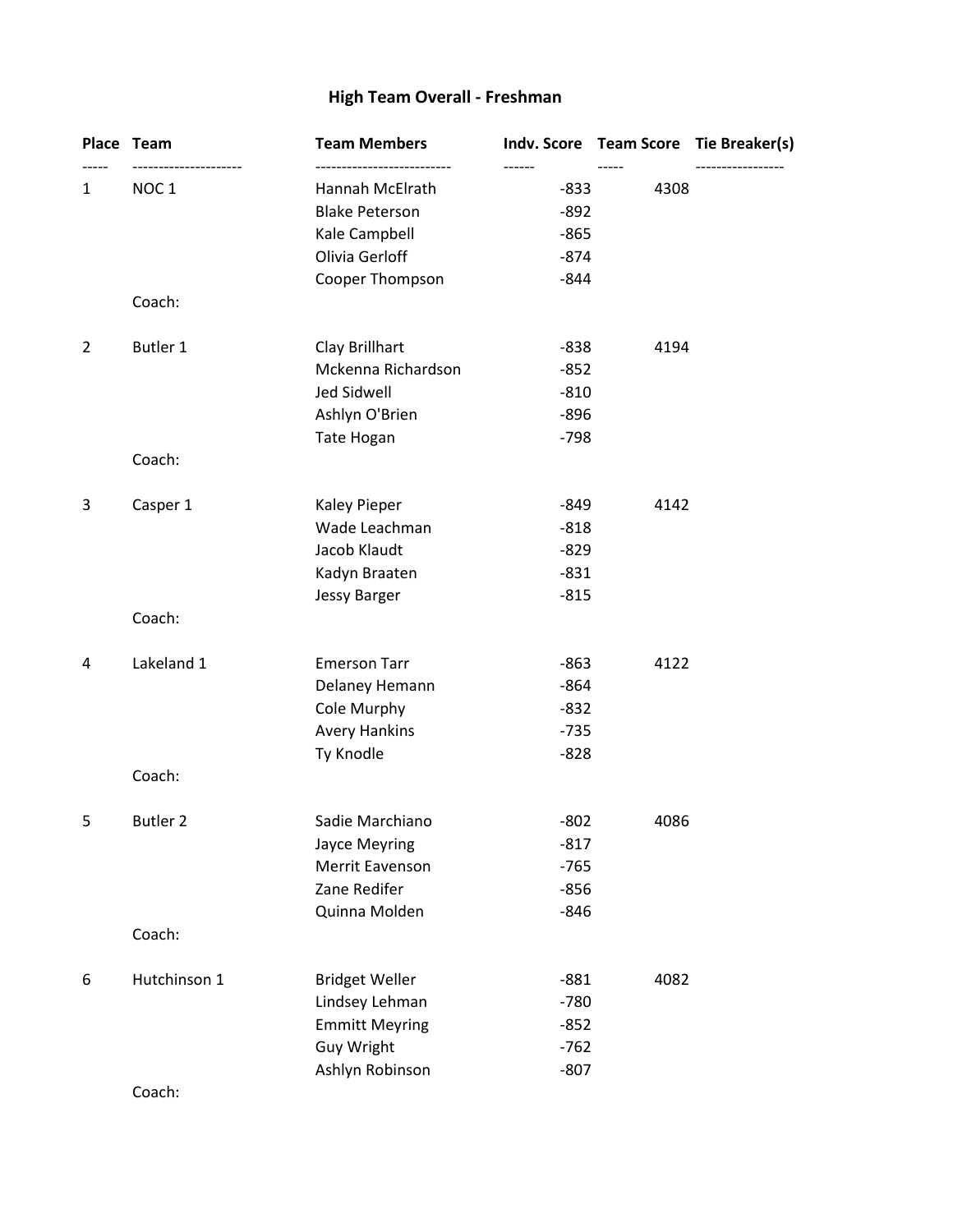| 7  | Lakeland 2         | <b>Conner Smock</b><br>Hayden Deno<br>Kate Bond<br><b>Grace Rincker</b><br>Mclain Engnell       | $-835$<br>$-787$<br>$-828$<br>$-825$<br>$-786$ | 4061 |
|----|--------------------|-------------------------------------------------------------------------------------------------|------------------------------------------------|------|
|    | Coach:             |                                                                                                 |                                                |      |
| 8  | Casper 2<br>Coach: | Hunter Jensen<br><b>Braden West</b><br>Jonna McCollough<br>Kaylee Davis<br><b>Eddie Plumier</b> | $-842$<br>$-799$<br>$-795$<br>$-790$<br>$-818$ | 4044 |
|    |                    |                                                                                                 |                                                |      |
| 9  | Hutchinson 2       | Dillon Knepp<br>Wyatt Lange<br><b>Kinley Siemens</b><br>Emma Balisky<br>Ryan Borer              | $-799$<br>$-790$<br>$-758$<br>$-823$<br>$-794$ | 3964 |
|    | Coach:             |                                                                                                 |                                                |      |
| 10 | Northeastern JuCo  | Sydney Baldwin<br>Abby Scholz<br><b>Blake Bruns</b><br>Denim Lister                             | $-804$<br>$-800$<br>$-834$<br>$-773$           | 3963 |
|    | Coach:             | Peighton Kendrick                                                                               | $-752$                                         |      |
| 11 | Fort Scott         | Logan Buhrman<br><b>Hailey Gillespie</b><br>Cale Howington<br>Cheyann Wilkins                   | $-846$<br>$-799$<br>$-727$<br>$-817$           | 3950 |
|    | Coach:             | Jordan Pritchett                                                                                | $-761$                                         |      |
|    |                    |                                                                                                 |                                                |      |
| 12 | NOC <sub>2</sub>   | Kash Butler<br><b>Parker Flemming</b><br>Sydney Alsip<br><b>Brylee Williams</b><br>Joel Pecha   | $-734$<br>$-754$<br>$-835$<br>$-778$<br>$-822$ | 3923 |
|    | Coach:             |                                                                                                 |                                                |      |
| 13 | NEO <sub>1</sub>   | Hannah Dozier<br>Tyson Kimble<br>Taytum Kelly<br>Sam Ratliff<br><b>Blake Hopkins</b>            | $-788$<br>$-779$<br>$-793$<br>$-776$<br>$-784$ | 3920 |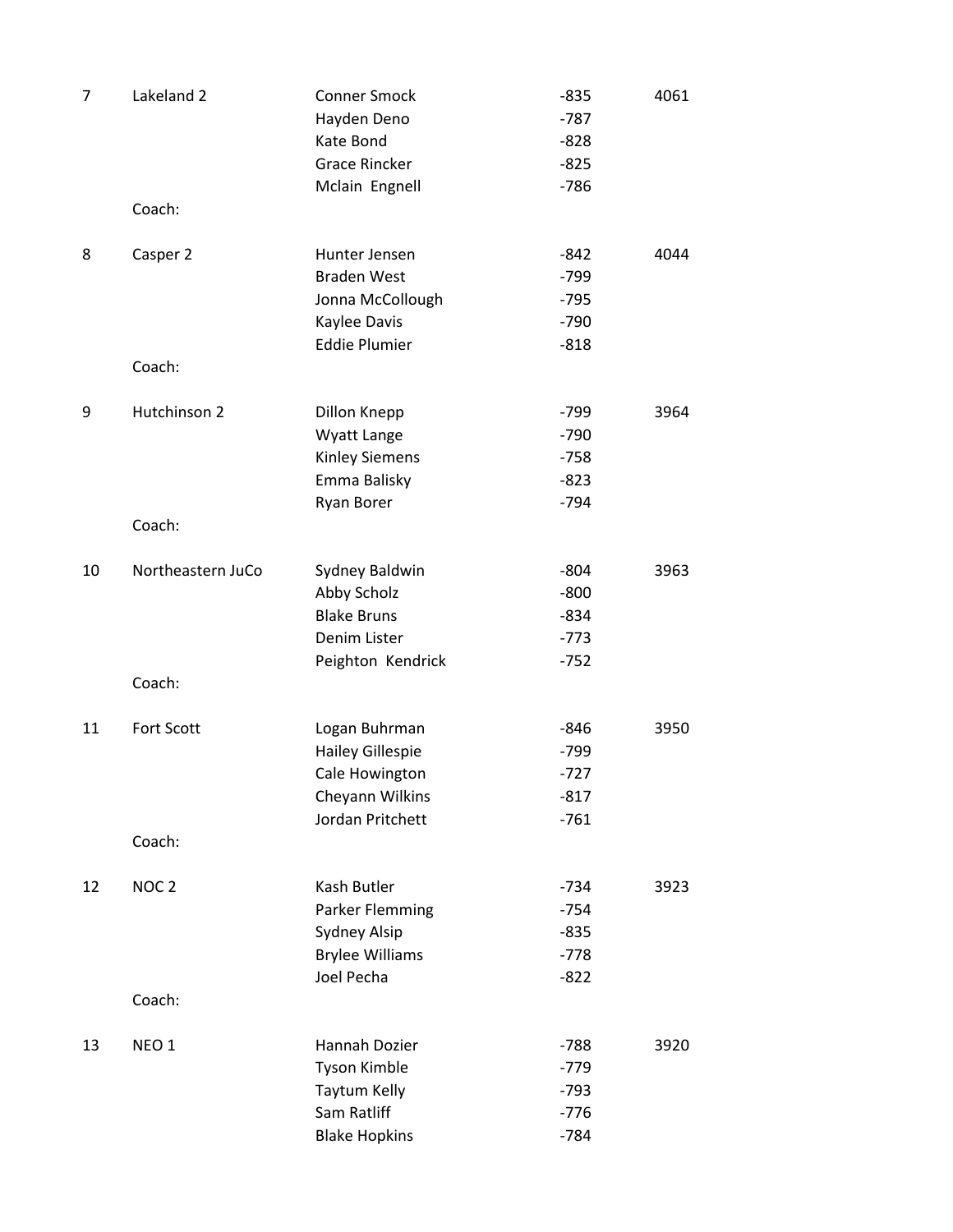| 14 | Lakeland 3           | Cole Webster          | $-771$ | 3899 |
|----|----------------------|-----------------------|--------|------|
|    |                      | Brooklyn Welsh        | $-800$ |      |
|    |                      | Ben Archer            | $-782$ |      |
|    |                      | Paige Pence           | $-794$ |      |
|    |                      | Paige Brock           | $-752$ |      |
|    | Coach:               |                       |        |      |
| 15 | Nebraska Tech        | <b>Reid Richards</b>  | $-722$ | 3862 |
|    |                      | Taylor Lautenschlager | $-785$ |      |
|    |                      | Emma Harms            | $-737$ |      |
|    |                      | Karlee Hawkins        | $-798$ |      |
|    |                      | Andrea Hipke          | $-820$ |      |
|    | Coach:               |                       |        |      |
| 16 | Casper 4             | Ashlynn Knieb         | $-759$ | 3860 |
|    |                      | <b>Madison Henry</b>  | $-671$ |      |
|    |                      | Keegan Meyer          | $-811$ |      |
|    |                      | <b>Othaniel Banks</b> | $-844$ |      |
|    |                      | Robert Choma          | $-775$ |      |
|    | Coach:               |                       |        |      |
| 17 | Casper 3             | Aspyn Green           | $-736$ | 3831 |
|    |                      | Madison Lupher        | $-795$ |      |
|    |                      | Kylee Neubauer        | $-786$ |      |
|    |                      | <b>Bailey Mast</b>    | $-784$ |      |
|    |                      | <b>Colter Sharp</b>   | $-730$ |      |
|    | Coach:               |                       |        |      |
| 18 | Northeastern CC      | Alex Hinze            | $-716$ | 3707 |
|    |                      | <b>Haley Meduna</b>   | $-729$ |      |
|    |                      | Evan Niemeier         | $-760$ |      |
|    |                      | <b>Ashley Sanne</b>   | $-738$ |      |
|    |                      | <b>Emily Plagman</b>  | $-764$ |      |
|    | Coach:               |                       |        |      |
| 19 | Butler 3 (Alternate) | Cade Dupin            | $-807$ | 3233 |
|    |                      | Ethan Espenscheid     | $-812$ |      |
|    |                      | <b>Mason Wall</b>     | $-816$ |      |
|    |                      | Nick Deppe            | $-798$ |      |
|    | Coach:               |                       |        |      |
| 20 | NEO 2 (Alternate)    | Ryan Lane             | $-819$ | 2400 |
|    |                      | <b>Grace Stewart</b>  | $-850$ |      |
|    |                      | Cade Lofland          | $-731$ |      |
|    | $C$ aaabi            |                       |        |      |